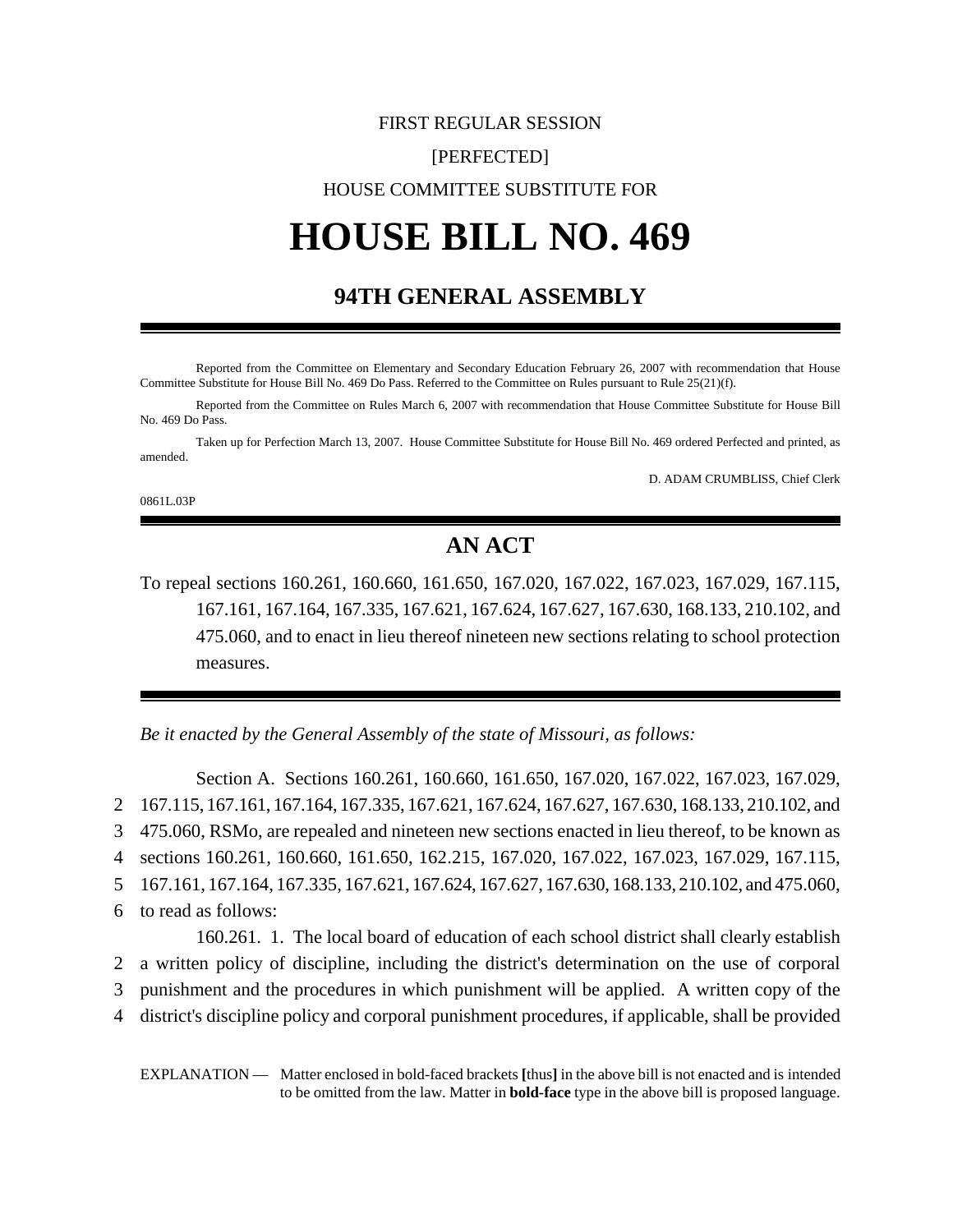to the pupil and parent or legal guardian of every pupil enrolled in the district at the beginning of each school year and also made available in the office of the superintendent of such district, during normal business hours, for public inspection. All employees of the district shall annually receive instruction related to the specific contents of the policy of discipline and any interpretations necessary to implement the provisions of the policy in the course of their duties, including but not limited to approved methods of dealing with acts of school violence, disciplining students with disabilities and instruction in the necessity and requirements for confidentiality.

 2. The policy shall require school administrators to report acts of school violence to **all** teachers **at the attendance center** and **in addition, to** other school district employees with a need to know. For the purposes of this chapter or chapter 167, RSMo, "need to know" is defined as school personnel who are directly responsible for the student's education or who otherwise interact with the student on a professional basis while acting within the scope of their assigned duties. As used in this section, the phrase "act of school violence" or "violent behavior" means the exertion of physical force by a student with the intent to do serious physical injury as defined in subdivision (6) of section 565.002, RSMo, to another person while on school property, including a school bus in service on behalf of the district, or while involved in school activities. The policy shall at a minimum require school administrators to report, as soon as reasonably practical, to the appropriate law enforcement agency any of the following felonies, or any act which if committed by an adult would be one of the following felonies: (1) First degree murder under section 565.020, RSMo;

- (2) Second degree murder under section 565.021, RSMo;
- (3) Kidnapping under section 565.110, RSMo;
- (4) First degree assault under section 565.050, RSMo;
- (5) Forcible rape under section 566.030, RSMo;
- (6) Forcible sodomy under section 566.060, RSMo;
- (7) Burglary in the first degree under section 569.160, RSMo;
- (8) Burglary in the second degree under section 569.170, RSMo;
- (9) Robbery in the first degree under section 569.020, RSMo;
- (10) Distribution of drugs under section 195.211, RSMo;
- (11) Distribution of drugs to a minor under section 195.212, RSMo;
- (12) Arson in the first degree under section 569.040, RSMo;
- (13) Voluntary manslaughter under section 565.023, RSMo;
- (14) Involuntary manslaughter under section 565.024, RSMo;
- (15) Second degree assault under section 565.060, RSMo;
- (16) Sexual assault under section 566.040, RSMo;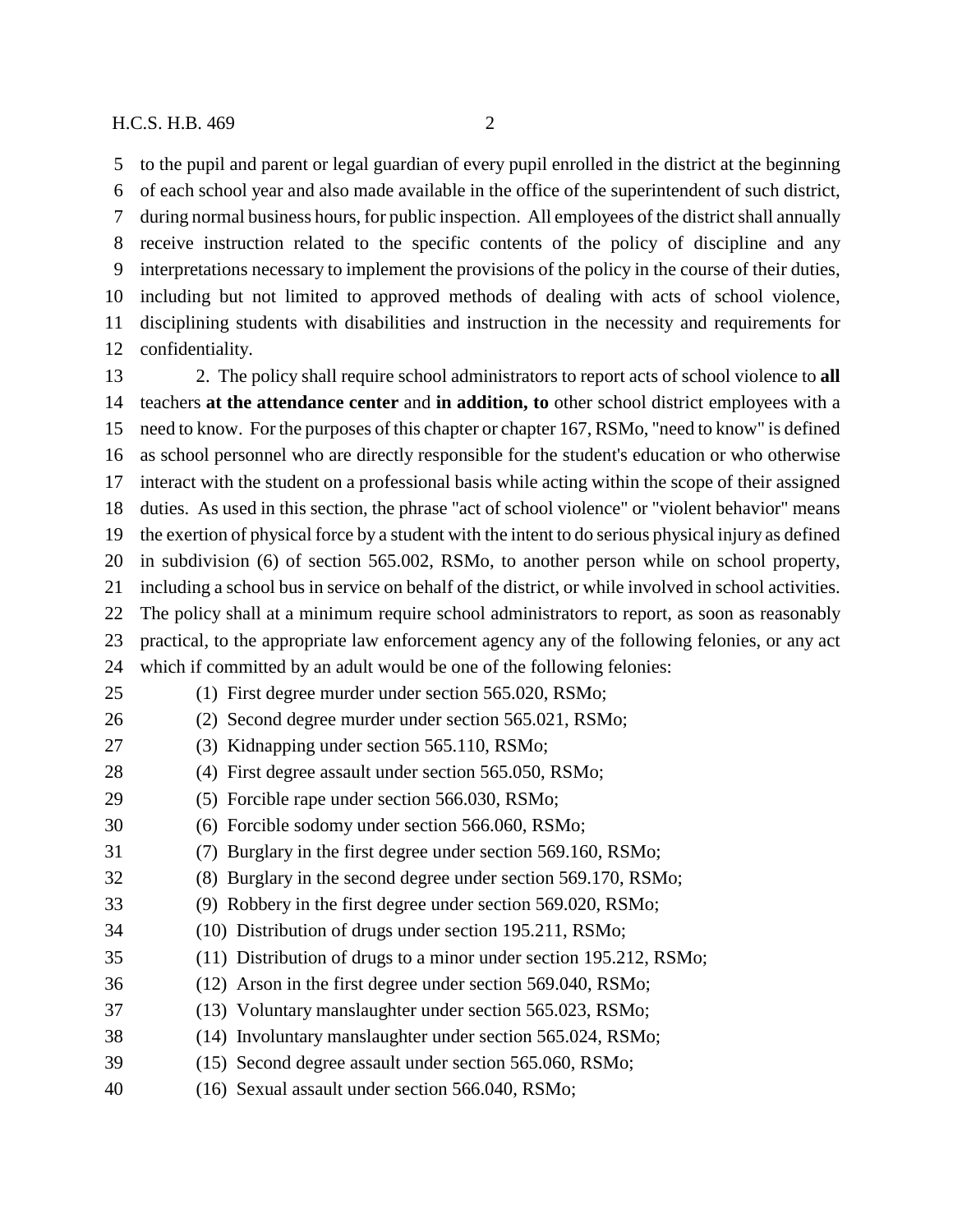- (17) Felonious restraint under section 565.120, RSMo;
- (18) Property damage in the first degree under section 569.100, RSMo;
- (19) The possession of a weapon under chapter 571, RSMo;
- (20) Child molestation in the first degree pursuant to section 566.067, RSMo;
- (21) Deviate sexual assault pursuant to section 566.070, RSMo;
- (22) Sexual misconduct involving a child pursuant to section 566.083, RSMo; or
- (23) Sexual abuse pursuant to section 566.100, RSMo;
- 

 committed on school property, including but not limited to actions on any school bus in service on behalf of the district or while involved in school activities. The policy shall require that any portion of a student's individualized education program that is related to demonstrated or potentially violent behavior shall be provided to any teacher and other school district employees who are directly responsible for the student's education or who otherwise interact with the student on an educational basis while acting within the scope of their assigned duties. The policy shall also contain the consequences of failure to obey standards of conduct set by the local board of education, and the importance of the standards to the maintenance of an atmosphere where orderly learning is possible and encouraged.

 3. The policy shall provide that any student who is on suspension for any of the offenses listed in subsection 2 of this section or any act of violence or drug-related activity defined by school district policy as a serious violation of school discipline pursuant to subsection 9 of this section shall have as a condition of his or her suspension the requirement that such student is not allowed, while on such suspension, to be within one thousand feet of any **[**public**]** school **property** in the school district where such student attended school **or any activity of that district, regardless of whether or not the activity takes place on district property** unless:

 (1) Such student is under the direct supervision of the student's parent, legal guardian, or custodian **and the superintendent or the superintendent's designee has authorized the student to be on school property**;

 (2) Such student is under the direct supervision of another adult designated by the student's parent, legal guardian, or custodian, in advance, in writing, to the principal of the school which suspended the student **and the superintendent or the superintendent's designee has authorized the student to be on school property**;

 (3) Such student is **enrolled** in **and attending** an alternative school that is located within one thousand feet of a public school in the school district where such student attended school; or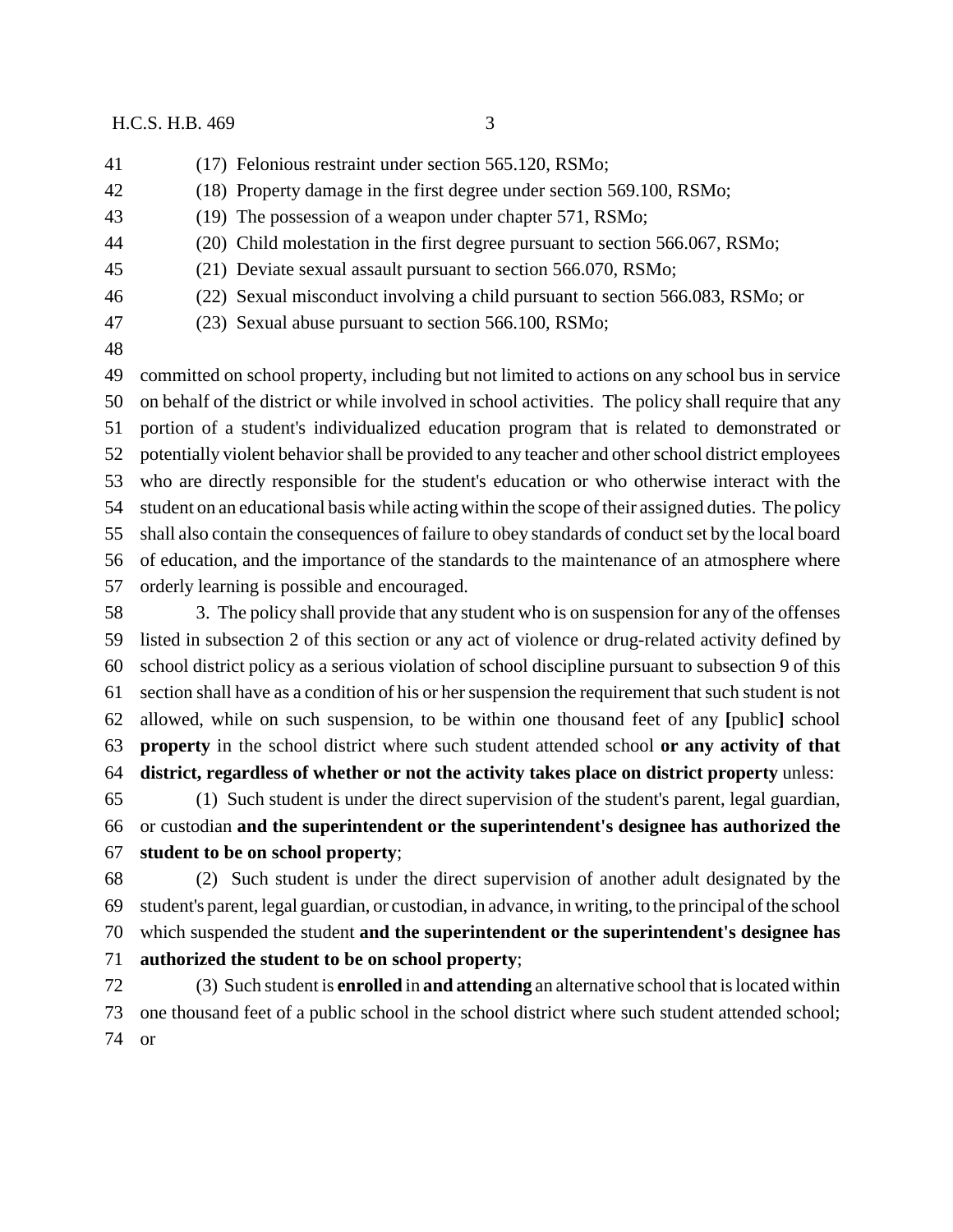(4) Such student resides within one thousand feet of any public school in the school district where such student attended school in which case such student may be on the property of his or her residence without direct adult supervision.

 4. Any student who violates the condition of suspension required pursuant to subsection 3 of this section may be subject to expulsion or further suspension pursuant to the provisions of sections 167.161, 167.164, and 167.171, RSMo. In making this determination consideration shall be given to whether the student poses a threat to the safety of any child or school employee and whether such student's unsupervised presence within one thousand feet of the school is disruptive to the educational process or undermines the effectiveness of the school's disciplinary policy. Removal of any pupil who is a student with a disability is subject to state and federal procedural rights. **This section shall not limit a school district's ability to:**

 **(1) Prohibit all students who are suspended from being on school property or attending an activity while on suspension;**

 **(2) Discipline students for off-campus conduct that negatively affects the educational environment to the extent allowed by law.**

 5. The policy shall provide for a suspension for a period of not less than one year, or expulsion, for a student who is determined to have brought a weapon to school, including but not limited to the school playground or the school parking lot, brought a weapon on a school bus or brought a weapon to a school activity whether on or off of the school property in violation of district policy, except that:

 (1) The superintendent or, in a school district with no high school, the principal of the school which such child attends may modify such suspension on a case-by-case basis; and

 (2) This section shall not prevent the school district from providing educational services in an alternative setting to a student suspended under the provisions of this section.

 6. For the purpose of this section, the term "weapon" shall mean a firearm as defined under 18 U.S.C. 921 and the following items, as defined in section 571.010, RSMo: a blackjack, a concealable firearm, an explosive weapon, a firearm, a firearm silencer, a gas gun, a knife, knuckles, a machine gun, a projectile weapon, a rifle, a shotgun, a spring gun or a switchblade knife; except that this section shall not be construed to prohibit a school board from adopting a policy to allow a Civil War reenactor to carry a Civil War era weapon on school property for educational purposes so long as the firearm is unloaded. The local board of education shall define weapon in the discipline policy. Such definition shall include the weapons defined in this subsection but may also include other weapons.

 7. All school district personnel responsible for the care and supervision of students are authorized to hold every pupil strictly accountable for any disorderly conduct in school or on any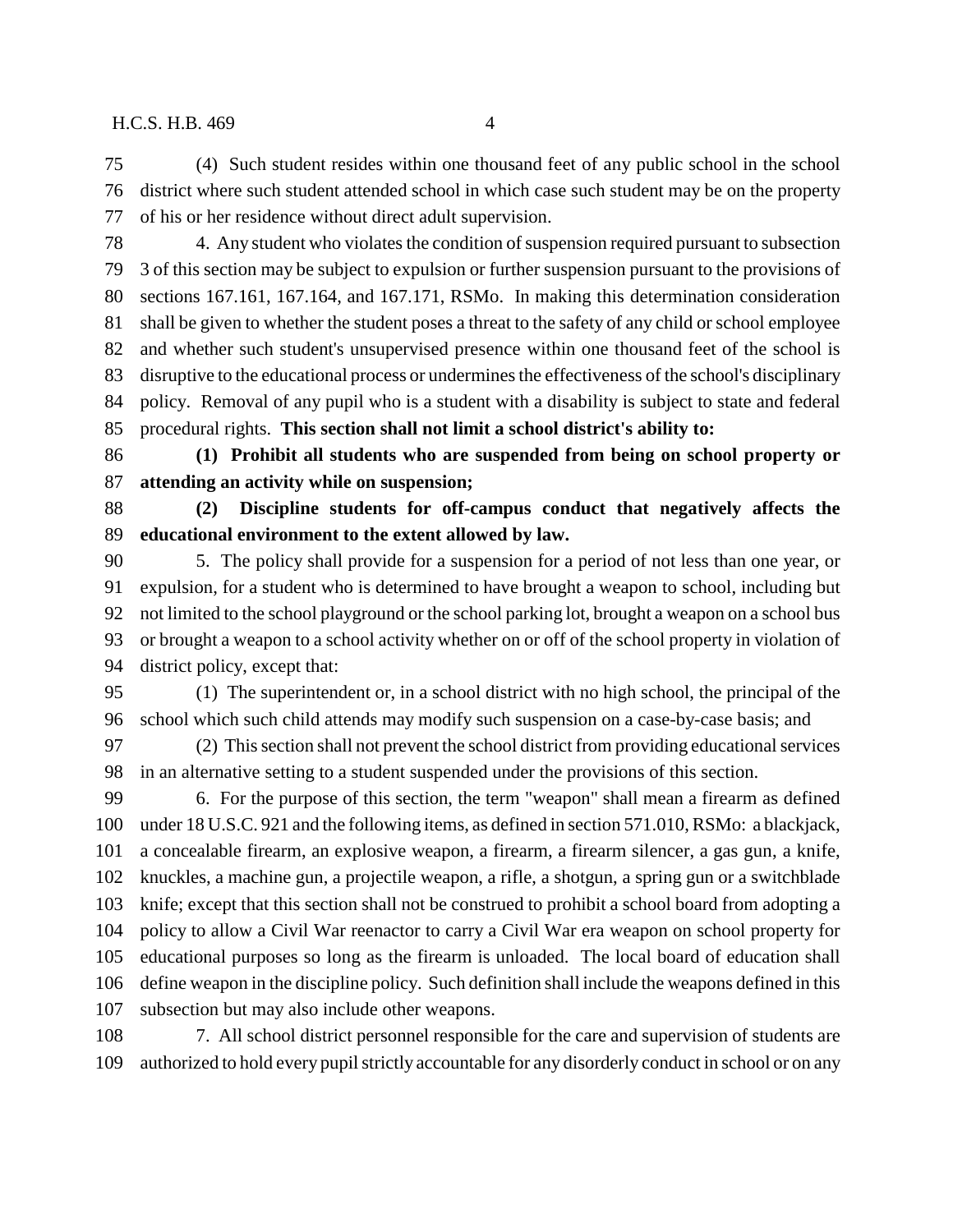property of the school, on any school bus going to or returning from school, during school-sponsored activities, or during intermission or recess periods.

 8. Teachers and other authorized district personnel in public schools responsible for the care, supervision, and discipline of schoolchildren, including volunteers selected with reasonable care by the school district, shall not be civilly liable when acting in conformity with the established **[**policy of discipline**] policies** developed by each board **[**under this section**]**, **including but not limited to policies of student discipline** or when reporting to his or her supervisor or other person as mandated by state law acts of school violence or threatened acts of school violence, within the course and scope of the duties of the teacher, authorized district personnel or volunteer, when such individual is acting in conformity with the established policies developed by the board. Nothing in this section shall be construed to create a new cause of action against such school district, or to relieve the school district from liability for the negligent acts of such persons.

 9. Each school board shall define in its discipline policy acts of violence and any other acts that constitute a serious violation of that policy. Acts of violence as defined by school boards shall include but not be limited to exertion of physical force by a student with the intent to do serious bodily harm to another person while on school property, including a school bus in service on behalf of the district, or while involved in school activities. School districts shall for each student enrolled in the school district compile and maintain records of any serious violation of the district's discipline policy. Such records shall be made available to teachers and other school district employees with a need to know while acting within the scope of their assigned duties, and shall be provided as required in section 167.020, RSMo, to any school district in which the student subsequently attempts to enroll.

 10. Spanking **or the use of force to protect persons or property**, when administered by **[**certificated**]** personnel of a school district in a reasonable manner in accordance with the local board of education's written policy of discipline, is not abuse within the meaning of chapter 210, RSMo. The provisions of sections 210.110 to 210.165, RSMo, notwithstanding, the **children's** division **[**of family services**]** shall not have jurisdiction over or investigate any report of alleged child abuse arising out of or related to any spanking administered in a reasonable manner by any **[**certificated**]** school personnel pursuant to a written policy of discipline established by the board of education of the school district. Upon receipt of any reports of child abuse by the division of family services pursuant to sections 210.110 to 210.165, RSMo, which allegedly involves personnel of a school district, the division of family services shall notify the superintendent of schools of the district or, if the person named in the alleged incident is the superintendent of schools, the president of the school board of the school district where the alleged incident occurred. If, after an initial investigation, the superintendent of schools or the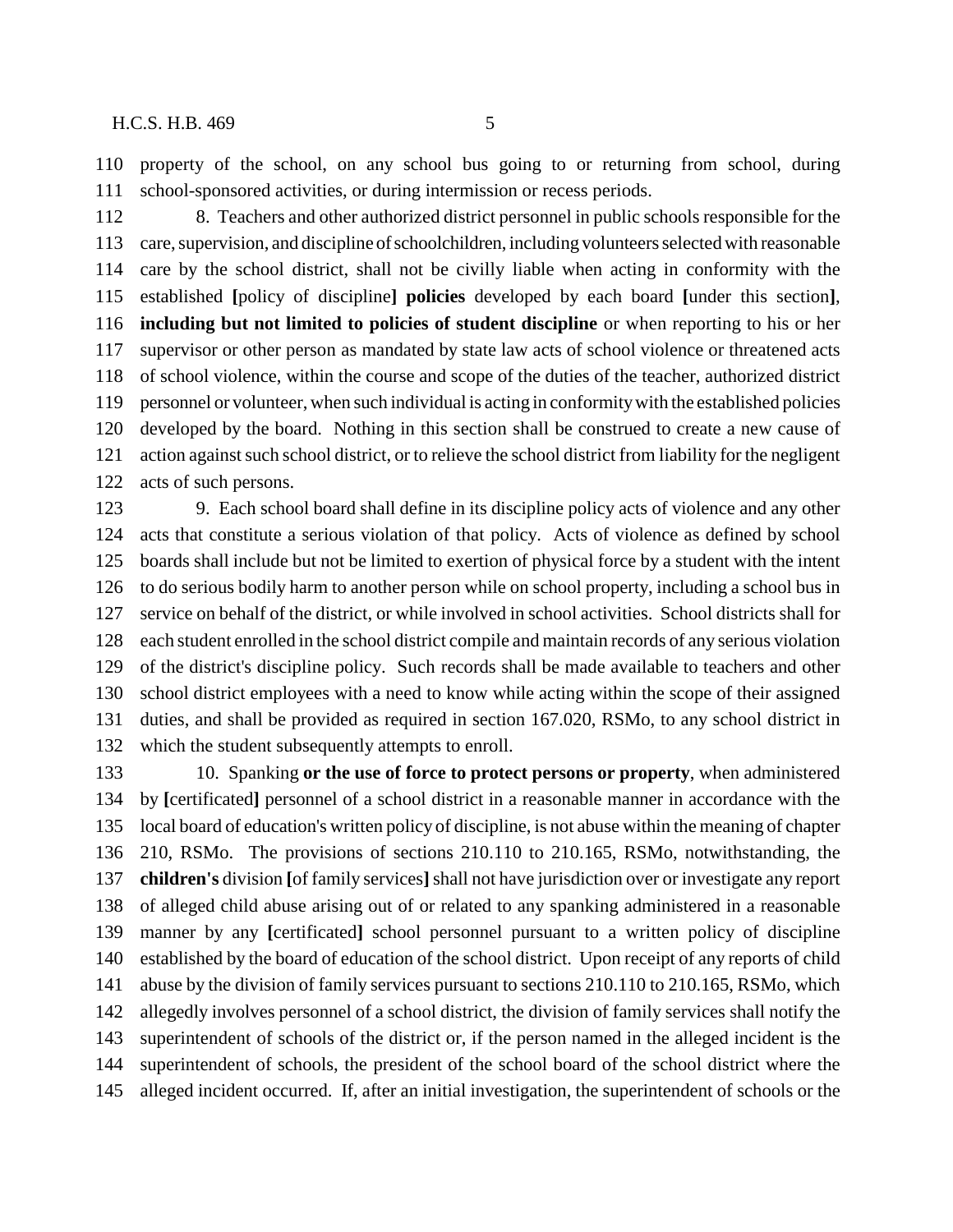president of the school board finds that the report involves an alleged incident of child abuse other than the administration of a spanking **or the use of force to protect persons or property** by **[**certificated**]** school personnel pursuant to a written policy of discipline or **[**a**] that the** report **was** made for the sole purpose of harassing a public school employee, the superintendent of schools or the president of the school board shall immediately refer the matter back to the **children's** division **[**of family services**]** and take no further action. In all matters referred back to the **children's** division **[**of family services**]**, the division **[**of family services**]** shall treat the report in the same manner as other reports of alleged child abuse received by the division. If the report pertains to an alleged incident which arose out of or is related to a spanking **or the use of force to protect persons or property** administered by **[**certificated**]** personnel of a school district pursuant to a written policy of discipline or a report made for the sole purpose of harassing a public school employee, a notification of the reported child abuse shall be sent by the superintendent of schools or the president of the school board to the juvenile officer of the county in which the alleged incident occurred. The report shall be jointly investigated by the juvenile officer or a law enforcement officer designated by the juvenile officer and the superintendent of schools or, if the subject of the report is the superintendent of schools, by the juvenile officer or a law enforcement officer designated by the juvenile officer and the president of the school board or such president's designee. The investigation shall begin no later than forty-eight hours after notification from the **children's** division **[**of family services**]** is received, and shall consist of, but need not be limited to, interviewing and recording statements of the child and the child's parents or guardian within two working days after the start of the investigation, of the school district personnel allegedly involved in the report, and of any witnesses to the alleged incident. The juvenile officer or a law enforcement officer designated by the juvenile officer and the investigating school district personnel shall issue separate reports of their findings and recommendations after the conclusion of the investigation to the school board of the school district within seven days after receiving notice from the **children's** division **[**of family services**]**. The reports shall contain a statement of conclusion as to whether the report of alleged child abuse is substantiated or is unsubstantiated. The school board shall consider the separate reports and shall issue its findings and conclusions and the action to be taken, if any, within seven days after receiving the last of the two reports. The findings and conclusions shall be made in substantially the following form:

 (1) The report of the alleged child abuse is unsubstantiated. The juvenile officer or a law enforcement officer designated by the juvenile officer and the investigating school board personnel agree that the evidence shows that no abuse occurred;

 (2) The report of the alleged child abuse is substantiated. The juvenile officer or a law enforcement officer designated by the juvenile officer and the investigating school district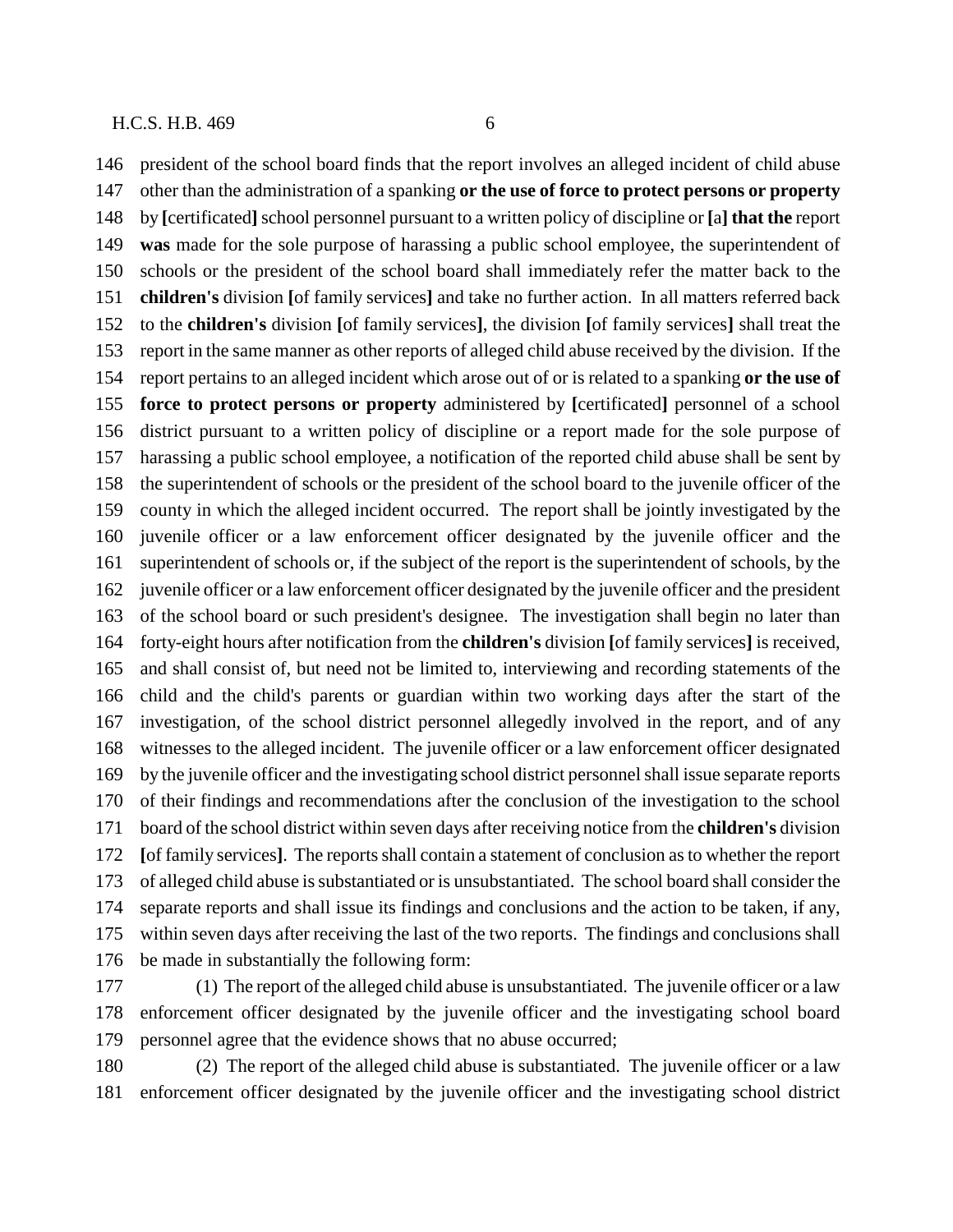personnel agree that the evidence is sufficient to support a finding that the alleged incident of child abuse did occur;

 (3) The issue involved in the alleged incident of child abuse is unresolved. The juvenile officer or a law enforcement officer designated by the juvenile officer and the investigating school personnel are unable to agree on their findings and conclusions on the alleged incident. 11. The findings and conclusions of the school board shall be sent to the **children's**

 division **[**of family services**]**. If the findings and conclusions of the school board are that the report of the alleged child abuse is unsubstantiated, the investigation shall be terminated, the case closed, and no record shall be entered in the **children's** division **[**of family services'**]** central registry. If the findings and conclusions of the school board are that the report of the alleged child abuse is substantiated, the **children's** division **[**of family services**]** shall report the incident to the prosecuting attorney of the appropriate county along with the findings and conclusions of the school district and shall include the information in the division's central registry. If the findings and conclusions of the school board are that the issue involved in the alleged incident of child abuse is unresolved, the **children's** division **[**of family services**]** shall report the incident to the prosecuting attorney of the appropriate county along with the findings and conclusions of the school board, however, the incident and the names of the parties allegedly involved shall not be entered into the central registry of the **children's** division **[**of family services**]** unless and until the alleged child abuse is substantiated by a court of competent jurisdiction.

 12. Any superintendent of schools, president of a school board or such person's designee or juvenile officer who knowingly falsifies any report of any matter pursuant to this section or who knowingly withholds any information relative to any investigation or report pursuant to this section is guilty of a class A misdemeanor.

 13. In order to ensure the safety of all students, should a student be expelled for bringing a weapon to school, violent behavior, or for an act of school violence, that student shall not, for the purposes of the accreditation process of the Missouri school improvement plan, be considered a dropout or be included in the calculation of that district's educational persistence ratio.

160.660. 1. On or before July 1, 2001, the state board of education shall add to any school facilities and safety criteria developed for the Missouri school improvement program provisions that require:

 (1) Each school district's designated safety coordinator to have a thorough knowledge of all federal, state and local school violence prevention programs and resources available to students, teachers or staff in the district; and

 (2) Each school district to fully utilize all such programs and resources that the local school board or its designee determines are necessary and cost-effective for the school district.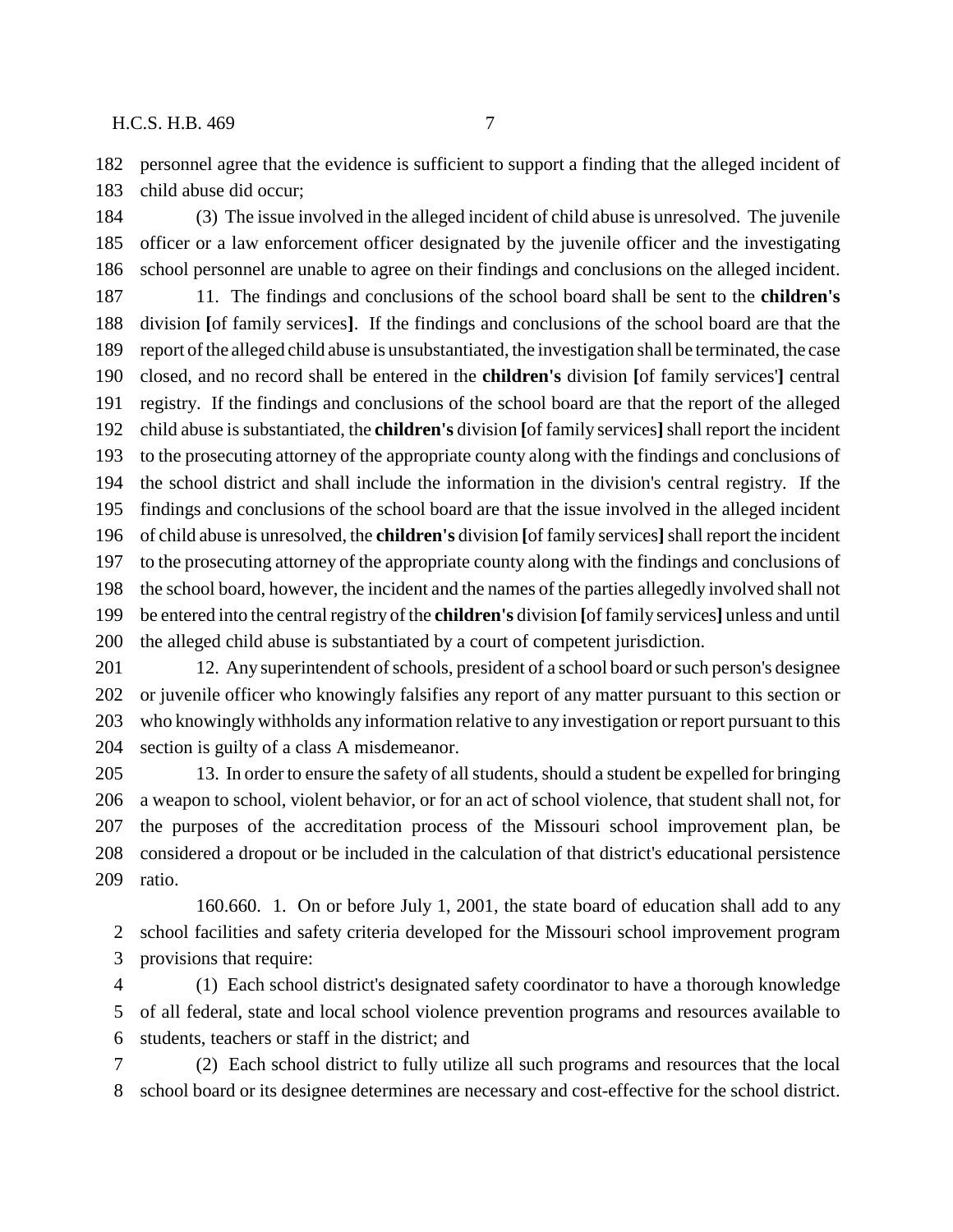2. **On or before July 1, 2009, the state board of education shall add to any school facilities and safety criteria developed for the Missouri school improvement program provisions that suggest that the drills required pursuant to the standard for safe facilities occur at least annually and require that all staff receive sufficient training on the security and crisis management plan to ensure familiarity with the plan details is maintained throughout the school year.**

 **3.** Any rule or portion of a rule, as that term is defined in section 536.010, RSMo, that is created under the authority delegated in this section shall become effective only if it complies with and is subject to all of the provisions of chapter 536, RSMo, and, if applicable, section 536.028, RSMo. This section and chapter 536, RSMo, are nonseverable and if any of the powers vested with the general assembly pursuant to chapter 536, RSMo, to review, to delay the effective date or to disapprove and annul a rule are subsequently held unconstitutional, then the grant of rulemaking authority and any rule proposed or adopted after August 28, 2000, shall be invalid and void.

161.650. 1. The department of elementary and secondary education shall identify and adopt an existing program or programs of educational instruction regarding violence prevention to be administered by public school districts pursuant to subsection 2 of this section, and which shall include, but shall not be limited to, instructing students of the negative consequences, both to the individual and to society at large, of membership in or association with criminal street gangs or participation in criminal street gang activity, as those phrases are defined in section 578.421, RSMo, and shall include related training for school district employees directly responsible for the education of students concerning violence prevention and early identification of and intervention in violent behavior. The state board of education shall adopt such program or programs by rule as approved for use in Missouri public schools. The program or programs of instruction shall encourage nonviolent conflict resolution of problems facing youth; present alternative constructive activities for the students; encourage community participation in program instruction, including but not limited to parents and law enforcement officials; and shall be administered as appropriate for different grade levels and shall not be offered for academic credit.

 2. All public school districts within this state with the approval of the district's board of education may administer the program or programs of student instruction adopted pursuant to subsection 1 of this section to students within the district starting at the kindergarten level and every year thereafter through the twelfth-grade level.

 3. Any district adopting and providing a program of instruction pursuant to this section shall be entitled to receive state aid pursuant to section 163.031, RSMo. If such aid is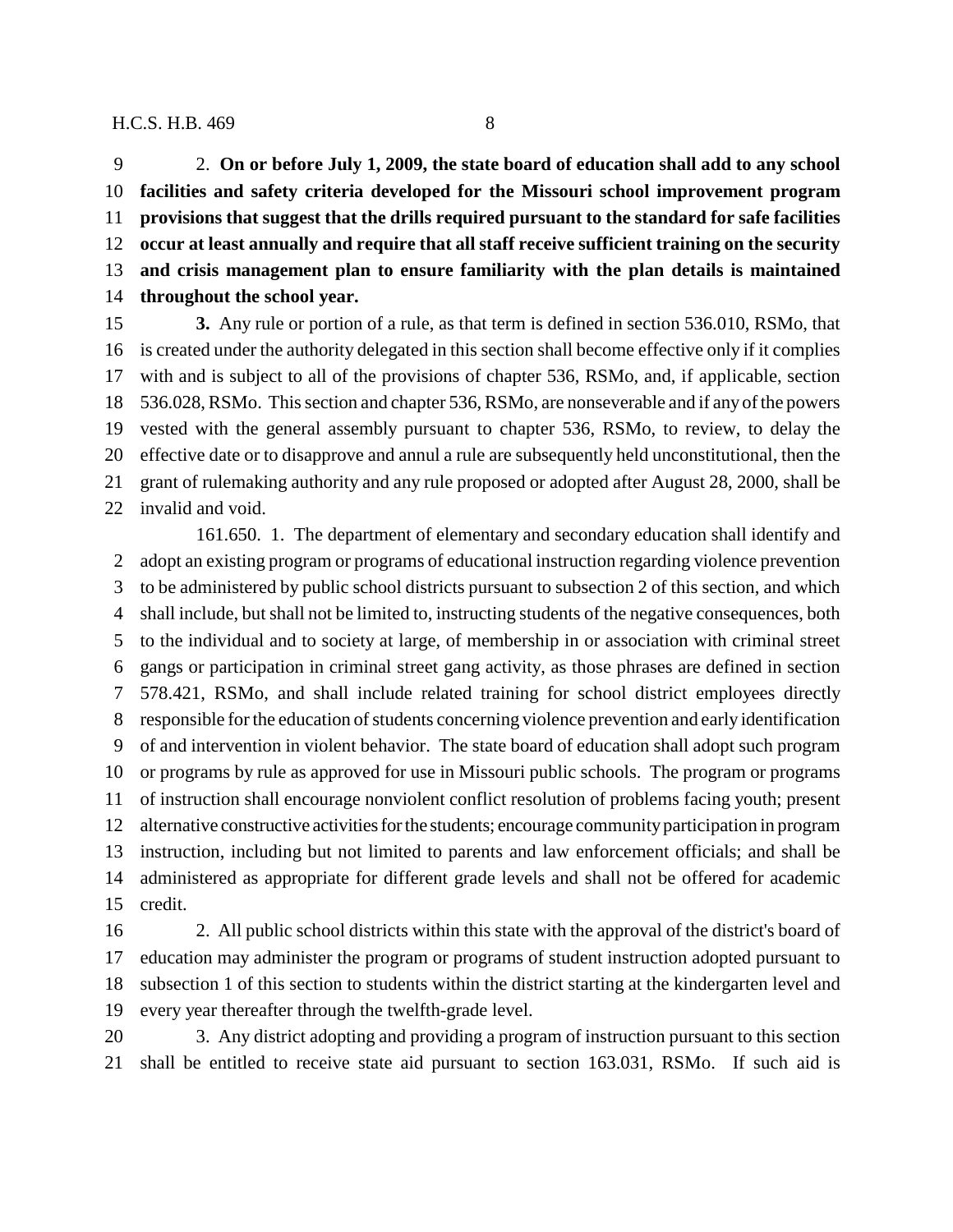determined by the department to be insufficient to implement any program or programs adopted

by a district pursuant to this section:

 (1) The department may fund the program or programs adopted pursuant to this section or pursuant to subsection 2 of section 160.530, RSMo, or both, after securing any funding available from alternative sources; and

 (2) School districts may fund the program or programs from funds received pursuant to subsection 1 of section 160.530, RSMo**[**, and section 166.260, RSMo**]**.

 4. No rule or portion of a rule promulgated pursuant to this section shall become effective unless it has been promulgated pursuant to chapter 536, RSMo.

**162.215. 1. District school boards may authorize and commission school officers to enforce laws relating to crimes committed on school premises, at school activities, and on school buses. School officers shall be certified law enforcement officers, as defined in section 556.061, RSMo, and shall comply with the provisions of chapter 590, RSMo. The powers and duties of a law enforcement officer shall continue throughout the employee's tenure as a school officer.**

 **2. School officers shall abide by district school board policies and shall consult with and coordinate activities through the school superintendent or the superintendent's designee. School officers' authority shall be limited to crimes committed on school premises, at school activities, and on school buses. All crimes involving any sexual offense or any felony involving the threat or use of force shall remain under the authority of the local jurisdiction where the crime occurred. School officers may conduct any justified stop on school property and enforce any local violation that occurs on school grounds. School officers shall have the authority to stop, detain, and arrest for crimes committed on school property, at school activities, and on school buses.**

167.020. 1. As used in this section, the term "homeless child" or "homeless youth" shall **[**mean a person less than twenty-one years of age who lacks a fixed, regular and adequate nighttime residence, including a child or youth who:

 (1) Is sharing the housing of other persons due to loss of housing, economic hardship, or a similar reason; is living in motels, hotels, or camping grounds due to lack of alternative adequate accommodations; is living in emergency or transitional shelters; is abandoned in hospitals; or is awaiting foster care placement;

 (2) Has a primary nighttime residence that is a public or private place not designed for or ordinarily used as a regular sleeping accommodation for human beings;

 (3) Is living in cars, parks, public spaces, abandoned buildings, substandard housing, bus or train stations, or similar settings; and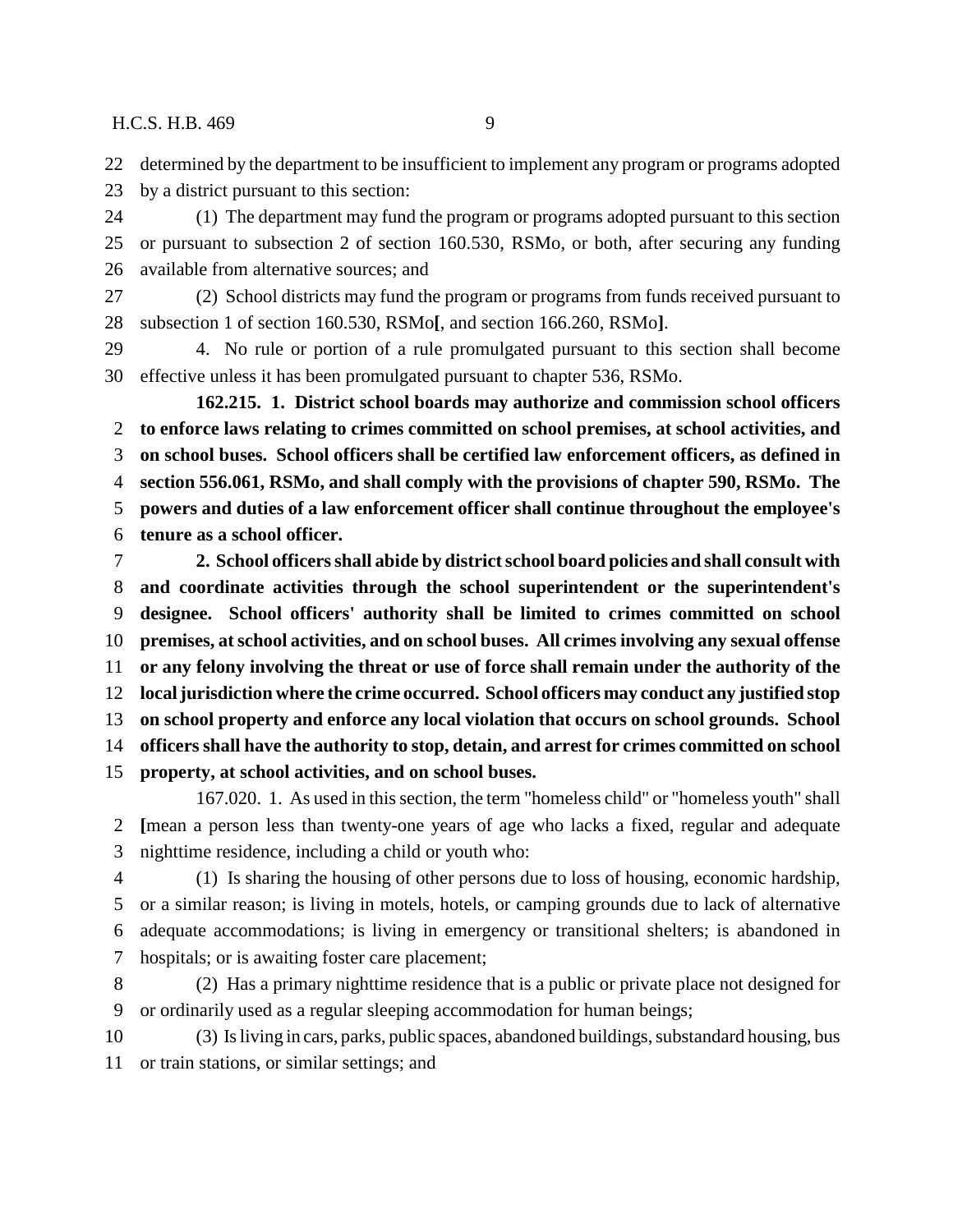(4) Is a migratory child or youth who qualifies as homeless because the child or youth is living in circumstances described in subdivisions (1) to (3) of this subsection**] have the same meaning as the term "homeless children and youths" in 42 U.S.C. Section 11434a**.

 2. In order to register a pupil, the parent or legal guardian of the pupil or the pupil himself or herself shall provide, at the time of registration, one of the following:

 (1) Proof of residency in the district. Except as otherwise provided in section 167.151, the term "residency" shall mean that a person both physically resides within a school district and is domiciled within that district or, in the case of a private school student suspected of having a disability under the Individuals With Disabilities Education Act, 20 U.S.C. Section 1412, et seq, that the student attends private school within that district. The domicile of a minor child shall be the domicile of a parent, military guardian pursuant to a military-issued guardianship or court-appointed legal guardian; or

 (2) Proof that the person registering the student has requested **[**a waiver**] residency review and enrollment** under subsection 3 of this section within the last forty-five days **if the student is living in the district with a person other than the parent, military guardian, or legal guardian**. In instances where there is reason to suspect that admission of the pupil will create an immediate danger to the safety of other pupils and employees of the district, the superintendent or the superintendent's designee may convene a hearing within five working days of the request to register and determine whether or not the pupil may register.

 3. **[**Any person subject to the requirements of subsection 2 of this section may request a waiver from the district board of any of those requirements on the basis of hardship or good cause.**] If the student is living in the district with a person other than the parent, military guardian, or legal guardian, the parent or legal guardian of the pupil, or the pupil himself or herself shall request residency review and enrollment. The department of elementary and secondary education shall develop regulations governing the enrollment standards.** Under no circumstances shall athletic ability be a valid basis **[**of hardship or good cause for the issuance of a waiver of the requirements of subsection 2 of this section**]for granting or denying enrollment. The district board may delegate the superintendent or the superintendent's designee to review all requests for residency review and enrollment and may grant the superintendent or the superintendent's designee the authority to allow enrollment of the student. If the superintendent or the superintendent's designee determines that the student is not living in the district or is living in the district for purposes not consistent with the department of elementary and secondary education's enrollment regulations, the superintendent or the superintendent's designee may deny enrollment of the student. The parent or legal guardian, custodian, or the student may request an immediate hearing by the district**. The district board or committee of the board appointed by the president and which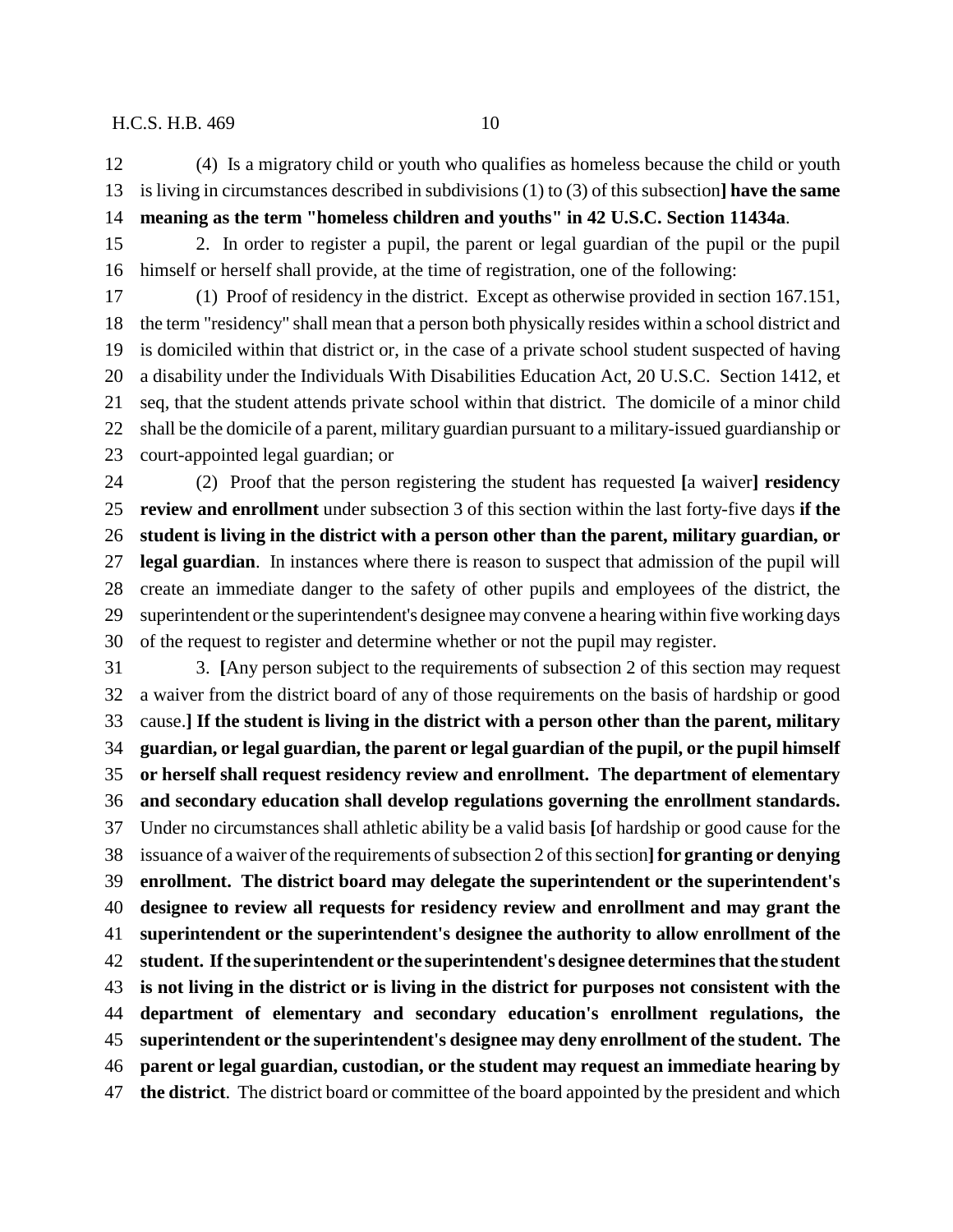but no later than forty-five days after receipt of the **[**waiver**] residency review and enrollment** request made under this subsection or the **[**waiver request**]student** shall be granted**[**. The district board or committee of the board may grant the request for a waiver of any requirement of subsection 2 of this section. The district board or committee of the board may also reject the request for a waiver in which case the pupil shall not be allowed to register**] enrollment**. Any person aggrieved by a decision of a district board or committee of the board on a **residency review and enrollment** request **[**for a waiver under this subsection**]** may appeal such decision to the circuit court in the county where the school district is located.

 4. Any person who knowingly submits false information to satisfy any requirement of subsection 2 of this section is guilty of a class A misdemeanor.

 5. In addition to any other penalties authorized by law, a district board may file a civil action to recover, from the parent, military guardian or legal guardian of the pupil, the costs of school attendance for any pupil who was enrolled at a school in the district and whose parent, military guardian or legal guardian filed false information to satisfy any requirement of subsection 2 of this section.

 6. Subsection 2 of this section shall not apply to a pupil who is a homeless child or youth, or a pupil attending a school not in the pupil's district of residence as a participant in an interdistrict transfer program established under a court-ordered desegregation program, a pupil who is a ward of the state and has been placed in a residential care facility by state officials, a pupil who has been placed in a residential care facility due to a mental illness or developmental disability, a pupil attending a school pursuant to sections 167.121 and 167.151, a pupil placed in a residential facility by a juvenile court, a pupil with a disability identified under state eligibility criteria if the student is in the district for reasons other than accessing the district's educational program, or a pupil attending a regional or cooperative alternative education program or an alternative education program on a contractual basis.

 7. Within two business days of enrolling a pupil, the school official enrolling a pupil, including any special education pupil, shall request **all education records deemed necessary by the school official for enrollment, including but not limited to** those records required by district policy for student transfer**, individual education plans, health records,** and those discipline records required by subsection 9 of section 160.261, RSMo, from all schools previously attended by the pupil within the last twelve months. Any school district that receives a request for such records from another school district enrolling a pupil that had previously attended a school in such district shall respond to such request within five business days of receiving the request. School districts may report or disclose education records to law enforcement **[**and**] ,** juvenile justice authorities**, or other state or local officials** if the disclosure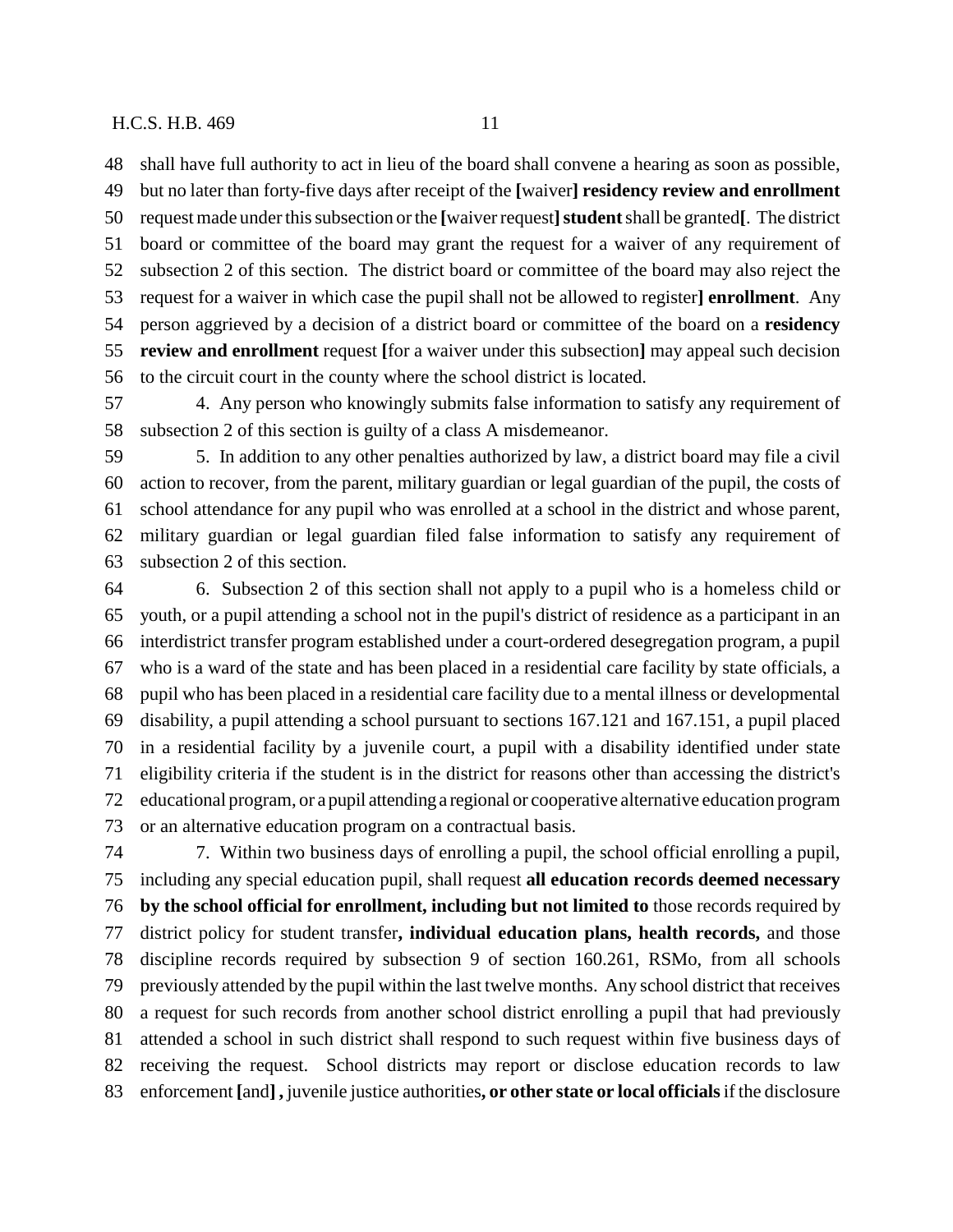concerns law enforcement's or juvenile justice authorities' ability to effectively serve, prior to adjudication, the student whose records are released. The officials and authorities to whom such

information is disclosed must comply with applicable restrictions set forth in 20 U.S.C. Section

1232g (b)(1)(E).

167.022. Consistent with the provisions of section 167.020, within **[**forty-eight hours**] two business days** of enrolling a nonresident pupil placed pursuant to sections 210.481 to 210.536, RSMo, the school official enrolling a pupil, including any special education pupil, shall request **all education records deemed necessary by the school official for enrollment, including but not limited to** those records required by district policy for student transfer**, individual education plans, health records,** and those discipline records required by subsection **[**7**] 9** of section 160.261, RSMo, from all schools and other facilities previously attended by the pupil and from other state agencies as enumerated in section 210.518, RSMo, and any entities involved with the placement of the student within the last twenty-four months. Any request for records under this section shall include, if applicable to the student, any records relating to an act of violence as defined under subsection **[**7**] 9** of section **[**160.262**] 160.261**, RSMo. 167.023. **1. When a student is found to have committed a reportable offense under**

 **subdivisions (1) to (23) of subsection 1 of section 160.261, RSMo, the school district shall attach notice of the commission of the reportable offense to the student's permanent record and to the student's academic transcript.**

 **2.** Prior to admission to any public school, a school board may require the parent, guardian, or other person having control or charge of a child of school age to provide, upon enrollment, a sworn statement or affirmation indicating whether the student has been expelled from school attendance at any school, public or private, in this state or in any other state for an offense in violation of school board policies relating to weapons, alcohol or drugs, or for the willful infliction of injury to another person. Any person making a materially false statement or affirmation shall be guilty upon conviction of a class B misdemeanor. The registration document shall be maintained as a part of the student's scholastic record.

167.029. A public school district **[**in any city not within a county shall determine whether a dress code policy requiring pupils**] may require students** to wear a school uniform **[**is appropriate at any school or schools within such district, and if it is so determined, shall adopt such a policy**] or restrict student dress to a particular style in accordance with the law**. The school district may determine the style and color of the school uniform. 167.115. 1. Notwithstanding any provision of chapter 211, RSMo, or chapter 610,

 RSMo, to the contrary, the juvenile officer, sheriff, chief of police or other appropriate law enforcement authority shall, as soon as reasonably practical, notify the superintendent, or the

superintendent's designee, of the school district in which the pupil is enrolled when a petition is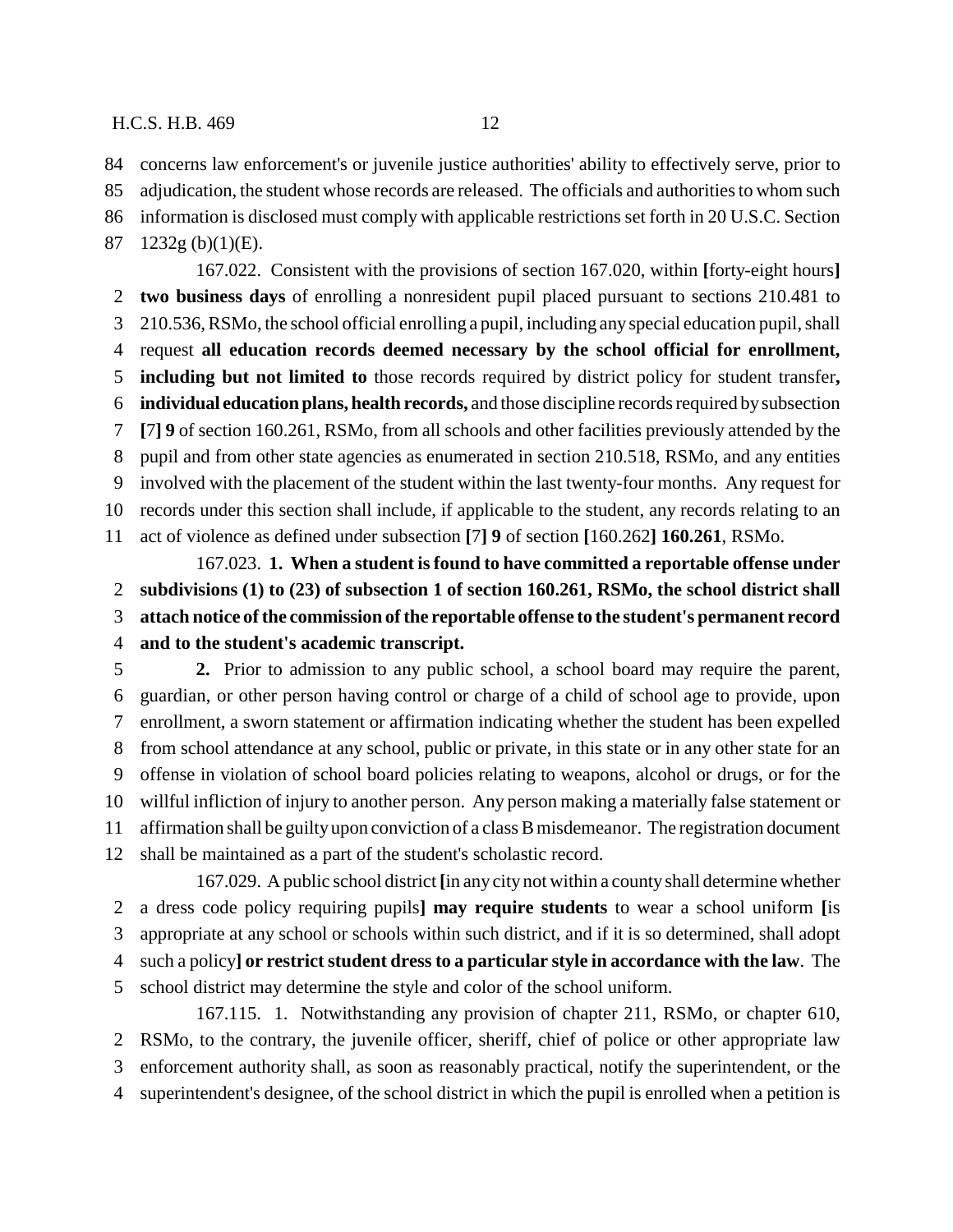- filed pursuant to subsection 1 of section 211.031, RSMo, alleging that the pupil has committed one of the following acts:
- (1) First degree murder under section 565.020, RSMo; (2) Second degree murder under section 565.021, RSMo; (3) Kidnapping under section 565.110, RSMo; (4) First degree assault under section 565.050, RSMo; (5) Forcible rape under section 566.030, RSMo; (6) Forcible sodomy under section 566.060, RSMo; (7) Burglary in the first degree under section 569.160, RSMo; (8) Robbery in the first degree under section 569.020, RSMo; (9) Distribution of drugs under section 195.211, RSMo; (10) Distribution of drugs to a minor under section 195.212, RSMo; (11) Arson in the first degree under section 569.040, RSMo; (12) Voluntary manslaughter under section 565.023, RSMo; (13) Involuntary manslaughter under section 565.024, RSMo; (14) Second degree assault under section 565.060, RSMo; (15) Sexual assault under section 566.040, RSMo; (16) Felonious restraint under section 565.120, RSMo; (17) Property damage in the first degree under section 569.100, RSMo; (18) The possession of a weapon under chapter 571, RSMo; (19) Child molestation in the first degree pursuant to section 566.067, RSMo; (20) Deviate sexual assault pursuant to section 566.070, RSMo; (21) Sexual misconduct involving a child pursuant to section 566.083, RSMo; or (22) Sexual abuse pursuant to section 566.100, RSMo. 2. The notification shall be made orally or in writing, in a timely manner, no later than five days following the filing of the petition. If the report is made orally, written notice shall follow in a timely manner. The notification shall include a complete description of the conduct the pupil is alleged to have committed and the dates the conduct occurred but shall not include the name of any victim. Upon the disposition of any such case, the juvenile office or prosecuting attorney or their designee shall send a second notification to the superintendent providing the disposition of the case, including a brief summary of the relevant finding of facts, no later than five days following the disposition of the case. 3. The superintendent or the designee of the superintendent shall report such information to **all** teachers **at the student's attendance center** and **to any** other school district employees with a need to know while acting within the scope of their assigned duties. Any information
- received by school district officials pursuant to this section shall be received in confidence and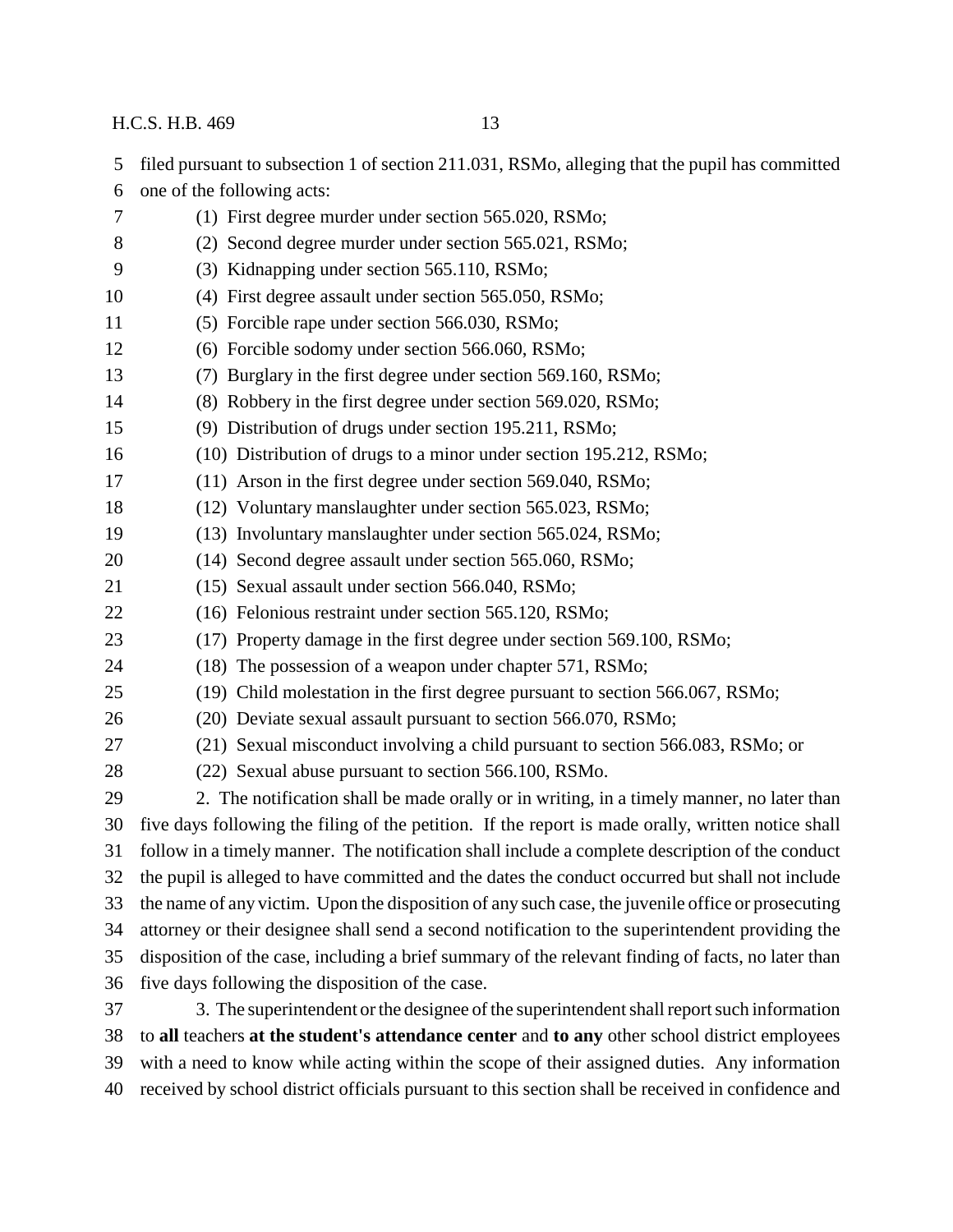used for the limited purpose of assuring that good order and discipline is maintained in the school. This information shall not be used as the sole basis for not providing educational services to a public school pupil.

 4. The superintendent shall notify the appropriate division of the juvenile or family court upon any pupil's suspension for more than ten days or expulsion of any pupil that the school district is aware is under the jurisdiction of the court.

 5. The superintendent or the superintendent's designee may be called to serve in a consultant capacity at any dispositional proceedings pursuant to section 211.031, RSMo, which may involve reference to a pupil's academic treatment plan.

 6. Upon the transfer of any pupil described in this section to any other school district in this state, the superintendent or the superintendent's designee shall forward the written notification given to the superintendent pursuant to subsection 2 of this section to the superintendent of the new school district in which the pupil has enrolled. Such written notification shall be required again in the event of any subsequent transfer by the pupil.

 7. As used in this section, the terms "school" and "school district" shall include any charter, private or parochial school or school district, and the term "superintendent" shall include the principal or equivalent chief school officer in the cases of charter, private or parochial schools.

 8. The superintendent or the designee of the superintendent or other school employee who, in good faith, reports information in accordance with the terms of this section and section 160.261, RSMo, shall not be civilly liable for providing such information.

167.161. 1. The school board of any district, after notice to parents or others having custodial care and a hearing upon charges preferred, may suspend or expel a pupil for conduct which is prejudicial to good order and discipline in the schools or which tends to impair the morale or good conduct of the pupils. In addition to the authority granted in section 167.171, a school board may authorize, by general rule, the immediate removal of a pupil upon a finding by the principal, superintendent, or school board that the pupil poses a threat of harm to such pupil or others, as evidenced by the prior conduct of such pupil. Prior disciplinary actions shall not be used as the sole basis for removal, suspension or expulsion of a pupil. Removal of any pupil who is a student with a disability is subject to state and federal procedural rights. At the hearing upon any such removal, suspension or expulsion, the board shall consider the evidence and statements that the parties present and may consider records of past disciplinary actions, criminal court records or juvenile court records consistent with other provisions of the law, or the actions of the pupil which would constitute a criminal offense. The board may provide by general rule not inconsistent with this section for the procedure and conduct of such hearings. After meeting with the superintendent or his designee to discuss the expulsion, the parent,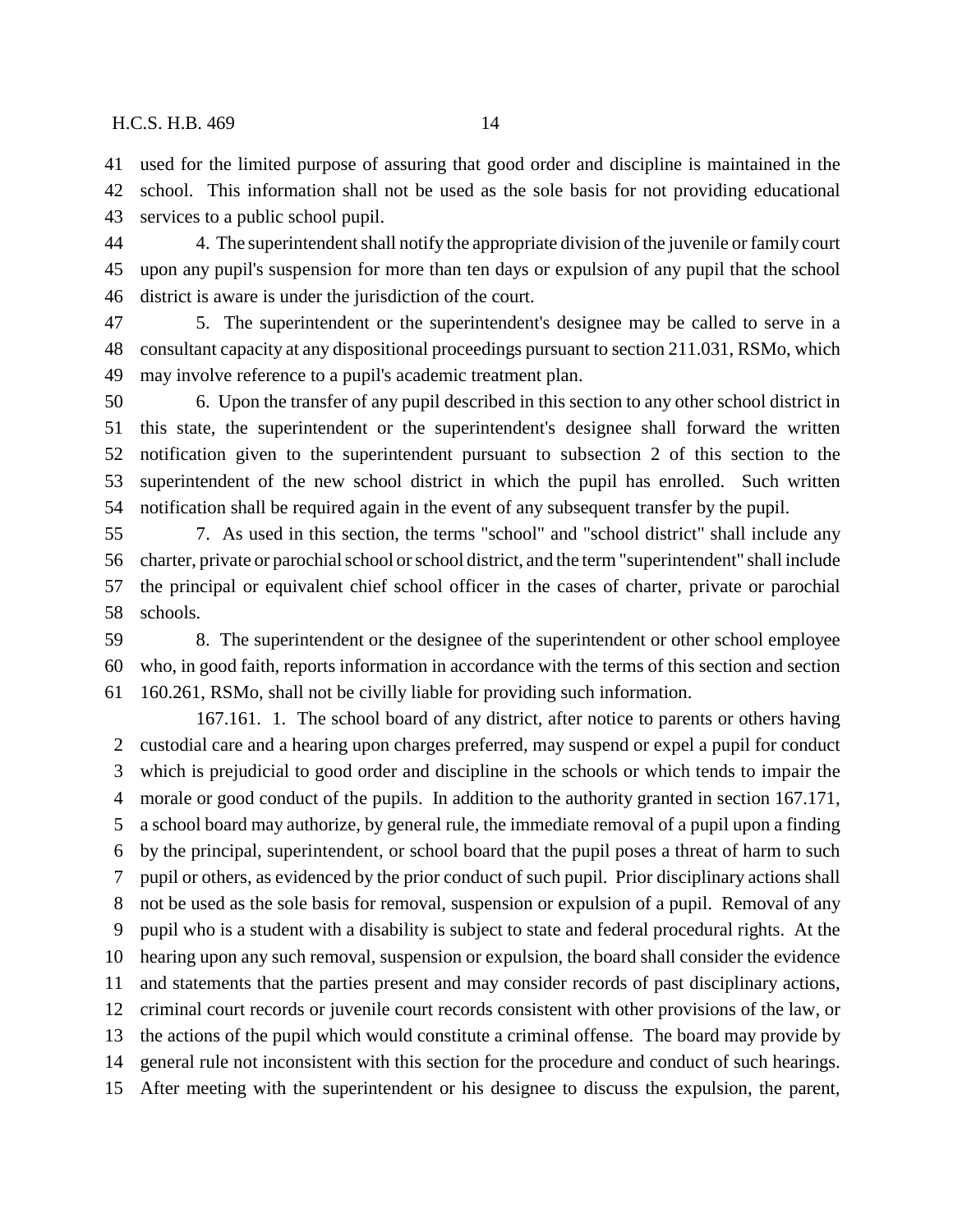custodian or the student, if at least eighteen years of age, may, in writing, waive any right to a hearing before the board of education.

 2. The school board of any district, after notice to parents or others having custodial care and a hearing upon the matter, may suspend **or expel** a pupil upon a finding that the pupil has been charged, convicted or pled guilty in a court of general jurisdiction for the commission of a felony criminal violation of state or federal law. At a hearing required by this subsection, the board shall consider statements that the parties present. The board may provide for the procedure and conduct of such hearings.

 3. The school board shall make a good-faith effort to have the parents or others having custodial care present at any such hearing. Notwithstanding any other provision of law to the contrary, student discipline hearings or proceedings related to the rights of students to attend school or to receive academic credit shall not be required to comply with the requirements applicable to contested case hearings as provided in chapter 536, RSMo, provided that appropriate due process procedures shall be observed which shall include the right for a trial de novo by the circuit court.

167.164. 1. Any suspension **or expulsion** issued **[**pursuant to**] by a public school district under** section 167.161**[**,**]** or this section**[**, or expulsion pursuant to section 167.161,**]** shall not relieve the state or the suspended student's parents or guardians of their responsibilities to educate the student. School districts are encouraged to provide an in-school suspension system and to search for other acceptable discipline alternatives prior to using suspensions of more than ten days or expelling a student from the school. Each school district or special school district constituting the domicile of any child for whom alternative education programs are provided or procured under this section shall pay toward the per pupil costs for alternative education programs for such child. A school district which is not a special school district shall pay an amount equal to the average sum produced per child by the local tax effort of the district of domicile. A special school district shall pay an amount not to exceed the average sum produced per child by the local tax efforts of the domiciliary districts. When educational services have been provided by the school district or special school district in which a child actually resides, other than the district of domicile, the amounts as provided in subsection 2 of this section for which the domiciliary school district or special school district is responsible shall be paid by such district directly to the serving district. The school district, or special school district, as the case may be, shall send a written voucher for payment to the regular or special district constituting the domicile of the child served and the domiciliary school district or special school district receiving such voucher shall pay the district providing or procuring the services an amount not to exceed the average sum produced per child by the local tax efforts of the domiciliary districts. In the event the responsible district fails to pay the appropriate amount to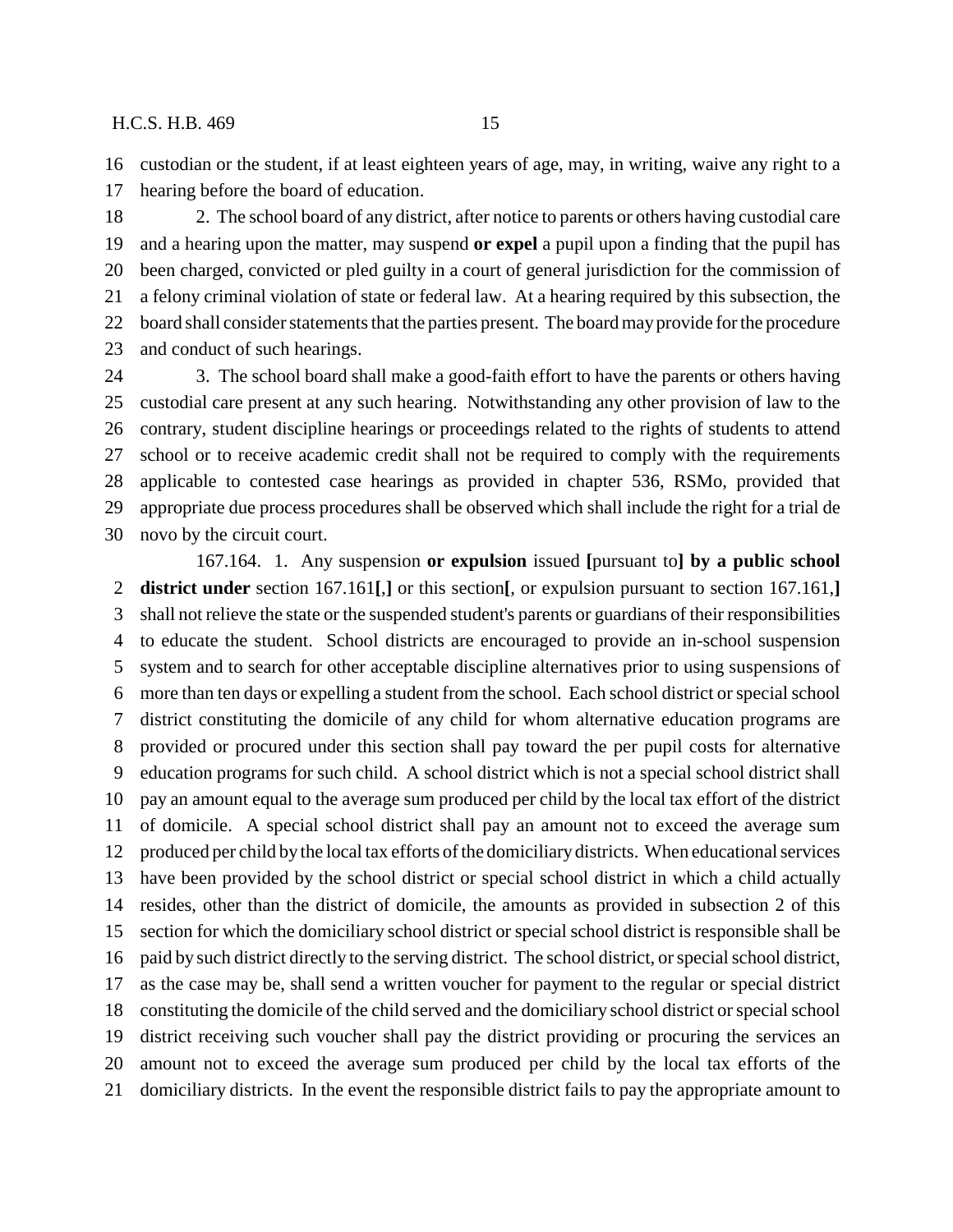the district within ninety days after a voucher is submitted, the state department of elementary and secondary education shall deduct the appropriate amount due from the next payments of any state financial aid due that district and shall pay the same to the appropriate district.

 2. A school district may contract with other political subdivisions, public agencies, not-for-profit organizations, or private agencies for the provision of alternative education services for students whose demonstrated disruptive behavior indicates that they cannot be adequately served in the traditional classroom setting. Such contracting may be included as part of a grant application pursuant to section 167.335 or conducted independent of the provisions of section 167.335.

167.335. 1. The state board of education shall establish a program to award grants to school districts that apply for assistance in providing alternative educational opportunities for students whose demonstrated disruptive behavior indicates that they cannot be adequately served in the traditional classroom setting. The board shall solicit applications from school districts and shall make grants from funds appropriated for that purpose in such amounts and on such terms as it determines best encourages the development of alternative education programs throughout the state. The board shall give preference to applications that demonstrate a need for alternative education services and stress:

 (1) A comprehensive, kindergarten through grade twelve approach to preventing problems that result in the need for alternative education services;

(2) Rigorous instruction in core academic disciplines;

 (3) Activities designed to enable the student to better perform in the regular classroom and to transition students back to the regular classroom when merited by their performance;

 (4) A student-centered approach whereby activities are designed to meet the particular needs of individual students; and

 (5) Collaboration with existing community-based service providers, such as cooperative education programs, school to work programs, parents- as-teachers programs, programs developed by the department of economic development and programs developed by local service delivery agencies, and other governmental and private agencies to address student needs beyond those traditionally addressed by schools.

 2. School districts may submit joint applications and are encouraged to pursue regional approaches to alternative education where warranted. Area vocational learning centers shall be eligible to submit applications and are encouraged to pursue grants to expand and enhance existing alternative education programs established pursuant to sections 167.320 to 167.332, provided that any additional activities are compatible with subdivisions (1) to (5) of subsection 1 of this section.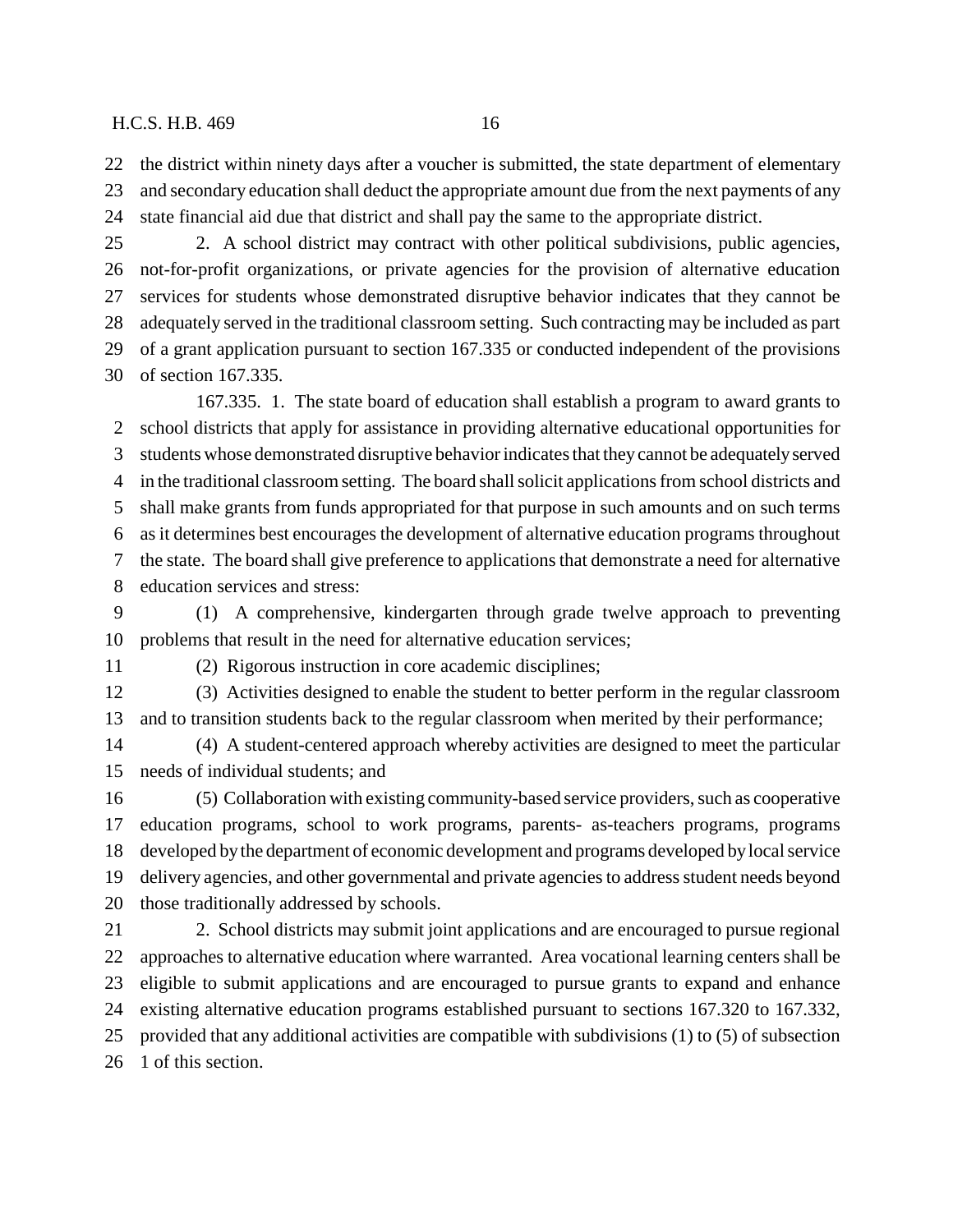**3. In selecting school districts for grant awards, the state board of education shall promulgate selection priority criteria that give preference to districts that meet any of the following criteria:**

**(1) Joint applications and regional approaches to school safety;**

 **(2) Regular and timely meetings of education and social service and law enforcement personnel; or**

 **(3) Use of techniques developed or promulgated by the Missouri Center for Safe Schools at the University of Missouri-Kansas City or other safe school methods recognized by the state board of education.**

 **The state board of education shall develop a method to evaluate applications for preventative approaches and ensure that a portion of grant funds are awarded to districts that are not in crisis mode.**

 **4.** The state board of education shall adopt rules necessary to implement the grant program established pursuant to this section, provided that no rule or portion of a rule promulgated pursuant to this section shall become effective unless it has been promulgated pursuant to the provisions of section 536.024, RSMo.

167.621. 1. Persons providing health services under sections 167.600 to 167.621 shall obtain authorization from a parent or guardian of the child before providing services as provided by section 431.061, RSMo.

 2. No employee of any school district may be required to administer medication or medical services for which the employee is not qualified according to standard medical practices. No **unqualified** employee who refuses to **[**violate this provision**] administer medication or medical services** shall be subject to any disciplinary action for such refusal. Nothing herein shall be construed to prevent any employee from providing routine first aid, provided that any employee shall be held harmless **and immune** from any liability if such employee is following a proper procedure adopted by the local school board.

 **3. Any qualified employee shall be held harmless and immune from any civil liability for administering medication or medical services in good faith and according to standard medical practices.**

167.624. Each school board in the state, if the school district does not presently have a program as described below, may develop and implement a program to train the students **and employees** of the district in the administration of cardiopulmonary resuscitation and other lifesaving methods, as they determine best, and may consult the department of public safety, the state fire marshal's office, the local fire protection authorities, and others as the board sees fit. The board may make completion of the program a requirement for graduation. **Any trained**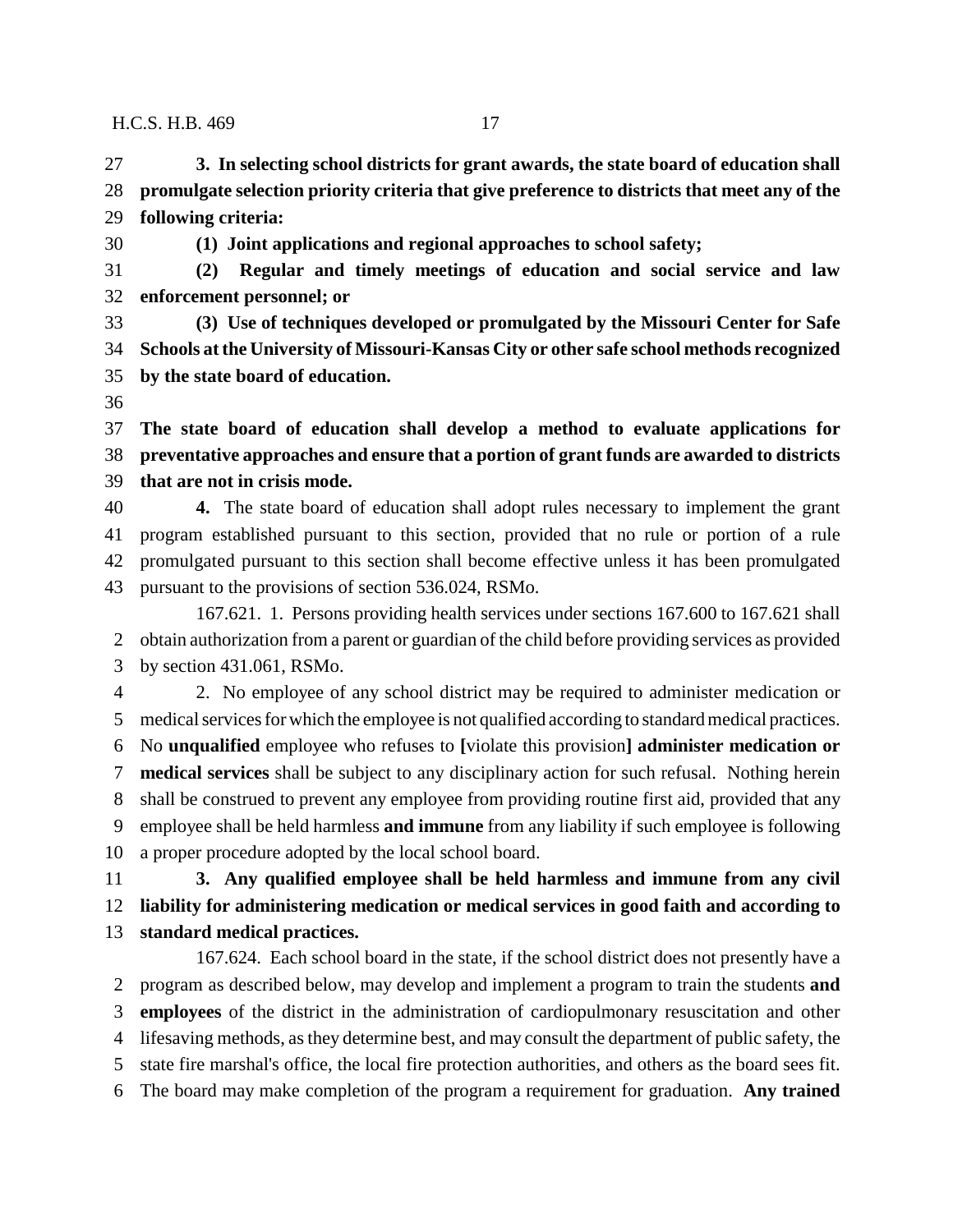**employee shall be held harmless and immune from any civil liability for administering**

**cardiopulmonary resuscitation and other lifesaving methods in good faith and according**

**to standard medical practices.**

167.627. 1. For purposes of this section, the following terms shall mean:

 (1) "Medication", any medicine prescribed or ordered by a physician for the treatment of asthma or anaphylaxis, including without limitation inhaled bronchodilators and auto-injectible epinephrine;

 (2) "Self-administration", a pupil's discretionary use of medication prescribed by a physician or under a written treatment plan from a physician.

 2. Each board of education and its employees and agents in this state shall grant any pupil in the school authorization for the possession and self-administration of medication to treat such pupil's **chronic health condition, including but not limited to** asthma or anaphylaxis if: (1) A licensed physician prescribed or ordered such medication for use by the pupil and

instructed such pupil in the correct and responsible use of such medication;

 (2) The pupil has demonstrated to the pupil's licensed physician or the licensed physician's designee, and the school nurse, if available, the skill level necessary to use the medication and any device necessary to administer such medication prescribed or ordered;

 (3) The pupil's physician has approved and signed a written treatment plan for managing **the pupil's chronic health condition, including** asthma or anaphylaxis episodes **[**of the pupil**]** and for medication for use by the pupil. Such plan shall include a statement that the pupil is capable of self-administering the medication under the treatment plan;

 (4) The pupil's parent or guardian has completed and submitted to the school any written documentation required by the school, including the treatment plan required under subdivision (3) of this subsection and the liability statement required under subdivision (5) of this subsection; and

 (5) The pupil's parent or guardian has signed a statement acknowledging that the school district and its employees or agents shall incur no liability as a result of any injury arising from the self-administration of medication by the pupil or the administration of such medication by school staff. Such statement shall not be construed to release the school district and its employees or agents from liability for negligence.

3. An authorization granted under subsection 2 of this section shall:

 (1) Permit such pupil to possess and self-administer such pupil's medication while in school, at a school-sponsored activity, and in transit to or from school or school-sponsored activity; and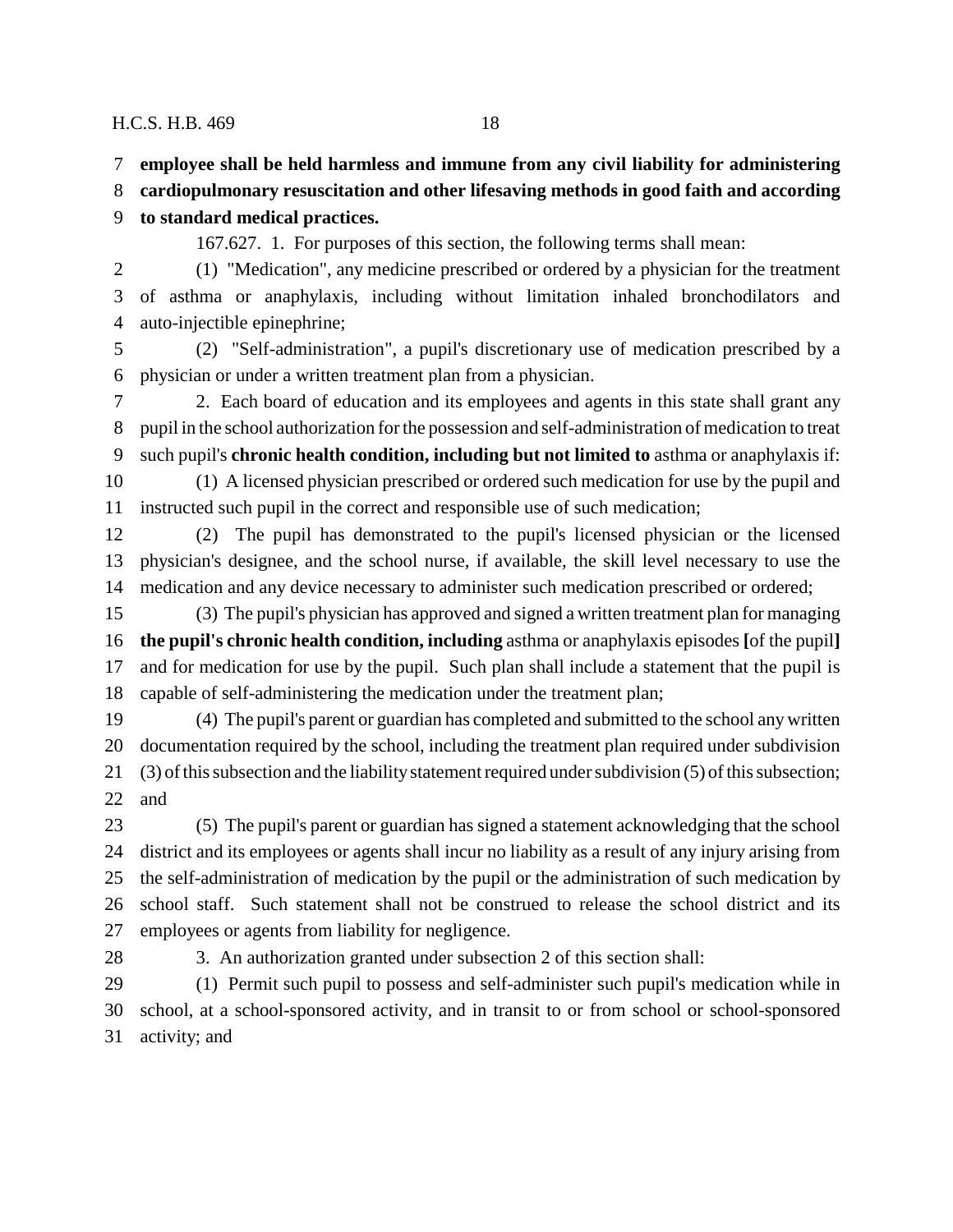(2) Be effective only for the same school and school year for which it is granted. Such authorization shall be renewed by the pupil's parent or guardian each subsequent school year in accordance with this section.

 4. Any current duplicate prescription medication, if provided by a pupil's parent or guardian or by the school, shall be kept at a pupil's school in a location at which the pupil or school staff has immediate access in the event of an asthma or anaphylaxis emergency.

 5. The information described in subdivisions (3) and (4) of subsection 2 of this section shall be kept on file at the pupil's school in a location easily accessible in the event of an **[**asthma or anaphylaxis**]** emergency.

167.630. 1. Each school board may authorize a school nurse licensed under chapter 335, RSMo, who is employed by the school district and for whom the board is responsible for to maintain an adequate supply of prefilled auto syringes of epinephrine with fifteen-hundredths milligram or three-tenths milligram delivery at the school. The nurse shall recommend to the school board the number of prefilled epinephrine auto syringes that the school should maintain.

 2. To obtain prefilled epinephrine auto syringes for a school district, a prescription written by a licensed physician, a physician's assistant, or nurse practitioner is required. For such prescriptions, the school district shall be designated as the patient, the nurse's name shall be required, and the prescription shall be filled at a licensed pharmacy.

 3. A school nurse **or other school employee trained by and supervised by the nurse** shall have the discretion to use an epinephrine auto syringe on any student the school nurse **or trained employee** believes is having a life-threatening anaphylactic reaction based on the **[**nurse's**]** training in recognizing an acute episode of an anaphylactic reaction.

168.133. 1. The school district shall ensure that a criminal background check is conducted on any person employed after January 1, 2005, authorized to have contact with pupils and prior to the individual having contact with any pupil. Such persons include, but are not limited to, administrators, teachers, aides, paraprofessionals, assistants, secretaries, custodians, cooks, and nurses. The school district shall also ensure that a criminal background check is conducted for school bus drivers. The district may allow such drivers to operate buses pending the result of the criminal background check. For bus drivers, the background check shall be conducted on drivers employed by the school district or employed by a pupil transportation company under contract with the school district.

 2. In order to facilitate the criminal history background check on any person employed after January 1, 2005, the applicant shall submit two sets of fingerprints collected pursuant to standards determined by the Missouri highway patrol. One set of fingerprints shall be used by the highway patrol to search the criminal history repository and the family care safety registry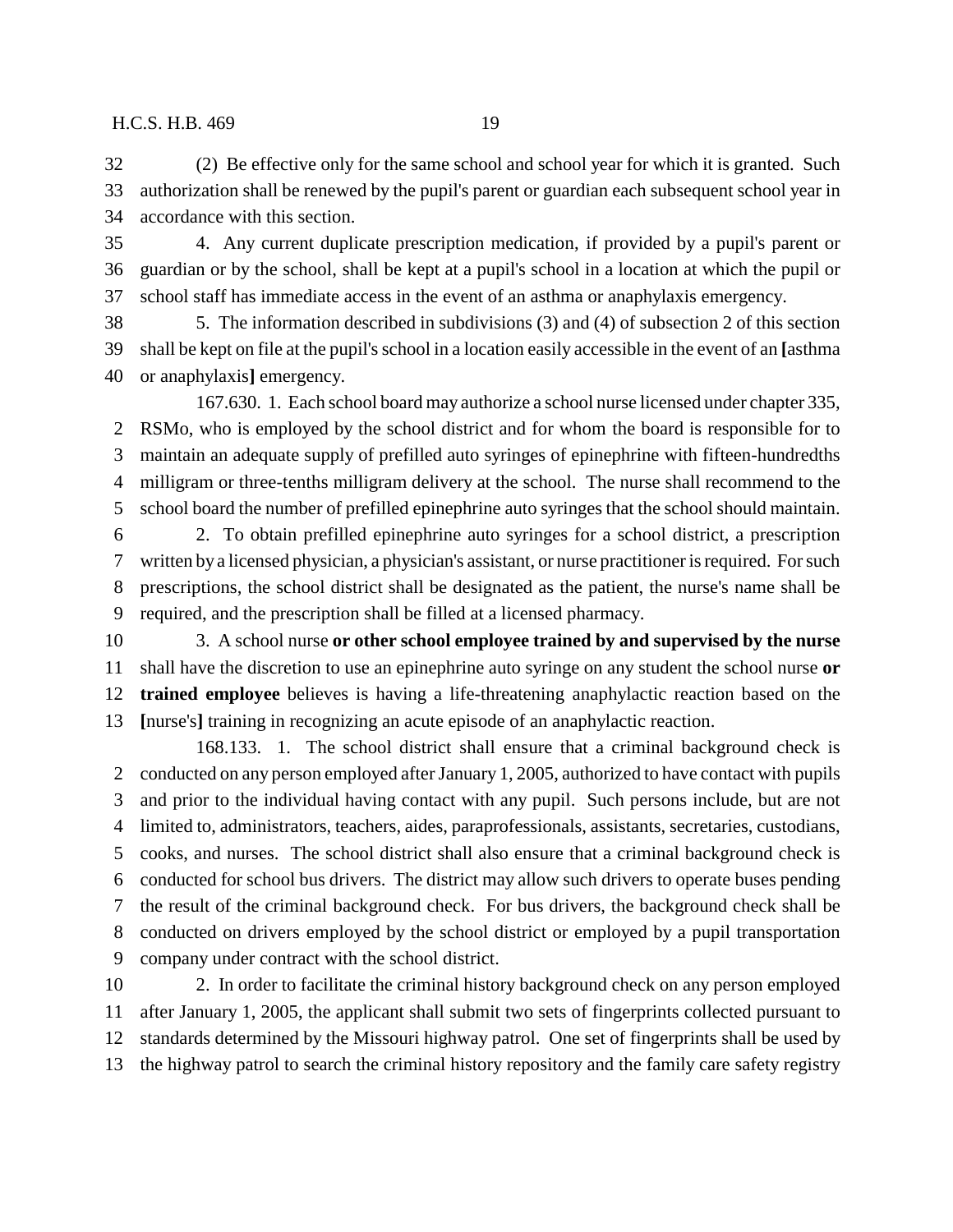pursuant to sections 210.900 to 210.936, RSMo, and the second set shall be forwarded to the Federal Bureau of Investigation for searching the federal criminal history files.

 3. The applicant shall pay the fee for the state criminal history record information pursuant to section 43.530, RSMo, and sections 210.900 to 210.936, RSMo, and pay the appropriate fee determined by the Federal Bureau of Investigation for the federal criminal history record when he or she applies for a position authorized to have contact with pupils pursuant to this section. The department shall distribute the fees collected for the state and federal criminal histories to the Missouri highway patrol.

 4. The school district may adopt a policy to provide for reimbursement of expenses incurred by an employee for state and federal criminal history information pursuant to section 43.530, RSMo.

 5. If, as a result of the criminal history background check mandated by this section, it is determined that the holder of a certificate issued pursuant to section 168.021 has pled guilty or nolo contendere to, or been found guilty of a crime or offense listed in section 168.071, or a similar crime or offense committed in another state, the United States, or any other country, regardless of imposition of sentence, such information shall be reported to the department of elementary and secondary education.

 6. Any school official making a report to the department of elementary and secondary education in conformity with this section shall not be subject to civil liability for such action.

 7. For any teacher who is employed by a school district on a substitute or part-time basis within one year of such teacher's retirement from a Missouri school, the state of Missouri shall not require such teacher to be subject to any additional background checks prior to having contact with pupils. Nothing in this subsection shall be construed as prohibiting or otherwise restricting a school district from requiring additional background checks for such teachers employed by the school district.

 8. **A criminal background check and fingerprint collection conducted under subsections 1 and 2 of this section shall be valid for a period of one year and transferrable from one school district to another district. A teacher's change in type of certification shall have no effect on the transferability of such records.**

 **9.** Nothing in this section shall be construed to alter the standards for suspension, denial, or revocation of a certificate issued pursuant to this chapter.

 **[**9.**] 10.** The state board of education may promulgate rules for criminal history background checks made pursuant to this section. Any rule or portion of a rule, as that term is defined in section 536.010, RSMo, that is created under the authority delegated in this section shall become effective only if it complies with and is subject to all of the provisions of chapter 536, RSMo, and, if applicable, section 536.028, RSMo. This section and chapter 536, RSMo,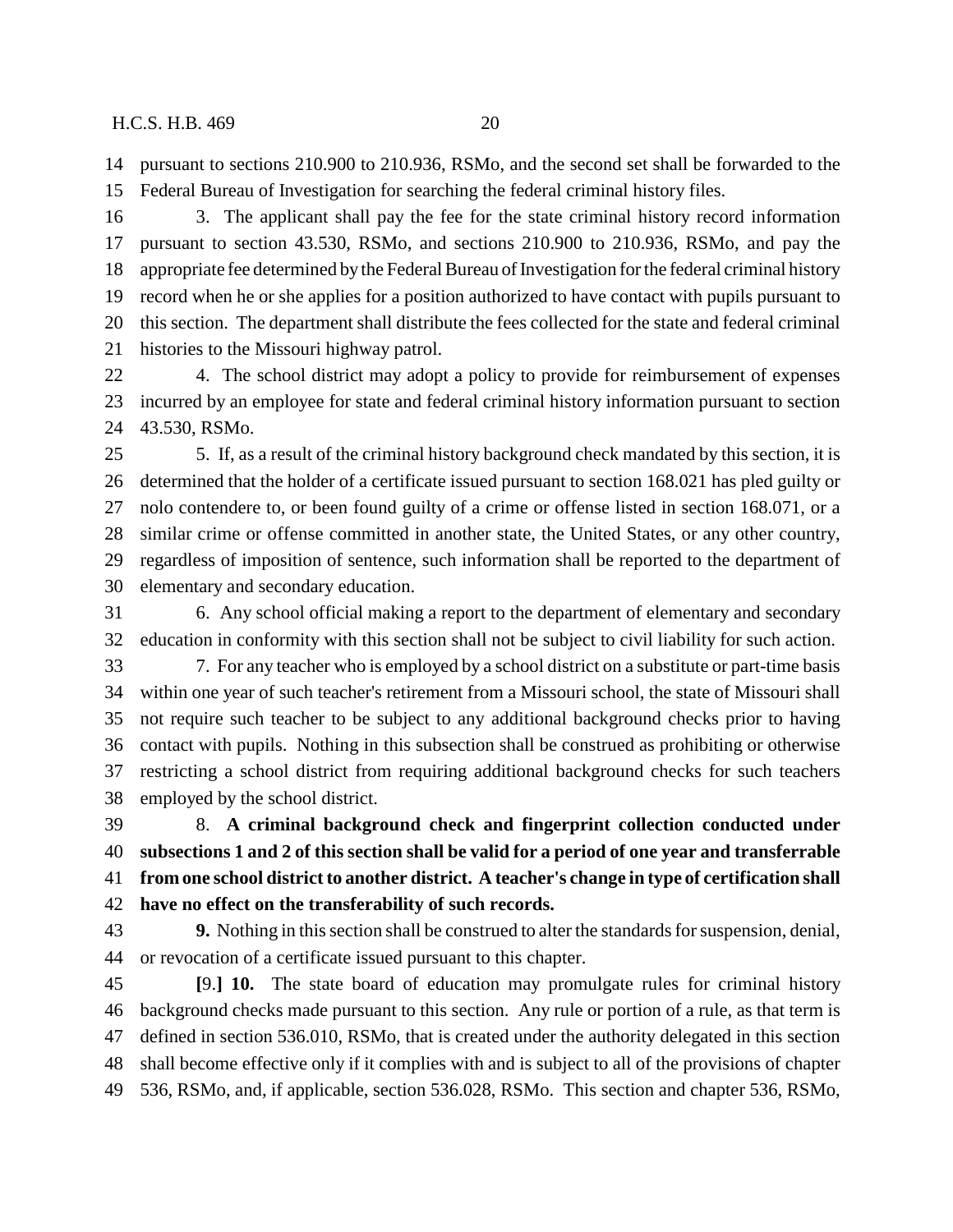are nonseverable and if any of the powers vested with the general assembly pursuant to chapter

536, RSMo, to review, to delay the effective date, or to disapprove and annul a rule are

 subsequently held unconstitutional, then the grant of rulemaking authority and any rule proposed or adopted after January 1, 2005, shall be invalid and void.

210.102. 1. It shall be the duty of the Missouri children's services commission to:

 (1) Make recommendations which will encourage greater interagency coordination, cooperation, more effective utilization of existing resources and less duplication of effort in activities of state agencies which affect the legal rights and well-being of children in Missouri;

 (2) Develop an integrated state plan for the care provided to children in this state through state programs;

 (3) Develop a plan to improve the quality of children's programs statewide. Such plan shall include, but not be limited to:

 (a) Methods for promoting geographic availability and financial accessibility for all children and families in need of such services;

 (b) Program recommendations for children's services which include child development, education, supervision, health and social services;

 (4) Design and implement evaluation of the activities of the commission in fulfilling the duties as set out in this section;

 (5) Report annually to the governor with five copies each to the house of representatives and senate about its activities including, but not limited to the following:

 (a) A general description of the activities pertaining to children of each state agency having a member on the commission;

 (b) A general description of the plans and goals, as they affect children, of each state agency having a member on the commission;

 (c) Recommendations for statutory and appropriation initiatives to implement the integrated state plan;

(d) A report from the commission regarding the state of children in Missouri**;**

 **(6) On or before July 1, 2008, develop recommendations for best practices in sharing relevant agency information relating to school-aged children receiving state services in order to permit the best degree of coordination in the delivery of such services**

**while protecting the privacy of the involved student and family**.

 2. There is hereby established within the children's services commission the "Coordinating Board for Early Childhood", which shall constitute a body corporate and politic, and shall include but not be limited to the following members:

(1) A representative from the governor's office;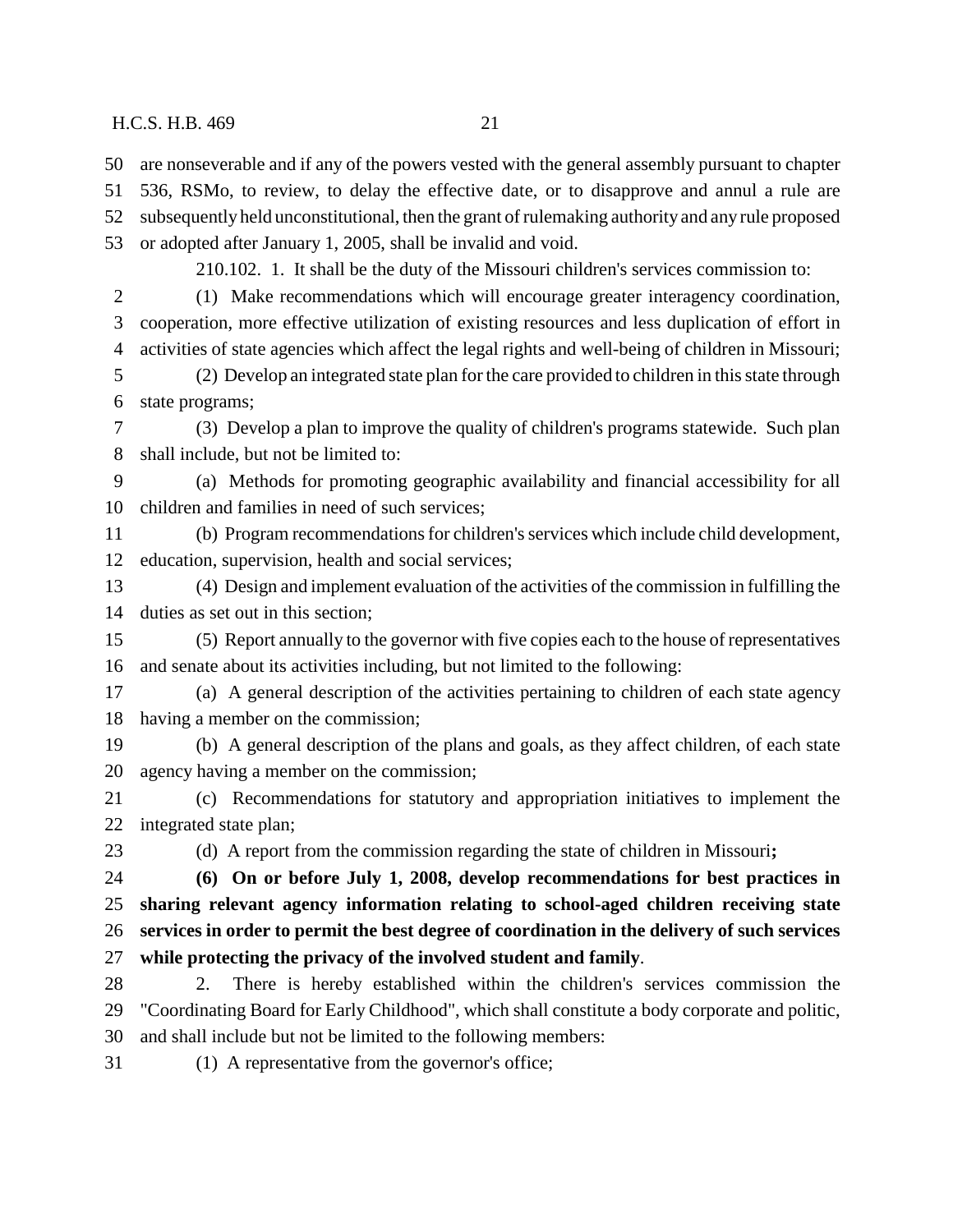(2) A representative from each of the following departments: health and senior services, mental health, social services, and elementary and secondary education;

(3) A representative of the judiciary;

(4) A representative of the family and community trust board (FACT);

(5) A representative from the head start program;

 (6) Nine members appointed by the governor with the advice and consent of the senate who are representatives of the groups, such as business, philanthropy, civic groups, faith-based organizations, parent groups, advocacy organizations, early childhood service providers, and other stakeholders.

 The coordinating board may make all rules it deems necessary to enable it to conduct its meetings, elect its officers, and set the terms and duties of its officers. The coordinating board shall elect from amongst its members a chairperson, vice chairperson, a secretary-reporter, and such other officers as it deems necessary. Members of the board shall serve without compensation but may be reimbursed for actual expenses necessary to the performance of their official duties for the board.

3. The coordinating board for early childhood shall have the power to:

 (1) Develop a comprehensive statewide long-range strategic plan for a cohesive early childhood system;

 (2) Confer with public and private entities for the purpose of promoting and improving the development of children from birth through age five of this state;

 (3) Identify legislative recommendations to improve services for children from birth through age five;

 (4) Promote coordination of existing services and programs across public and private entities;

(5) Promote research-based approaches to services and ongoing program evaluation;

 (6) Identify service gaps and advise public and private entities on methods to close such gaps;

 (7) Apply for and accept gifts, grants, appropriations, loans, or contributions to the coordinating board for early childhood fund from any source, public or private, and enter into contracts or other transactions with any federal or state agency, any private organizations, or any other source in furtherance of the purpose of subsections 2 and 3 of this section, and take any and all actions necessary to avail itself of such aid and cooperation;

 (8) Direct disbursements from the coordinating board for early childhood fund as provided in this section;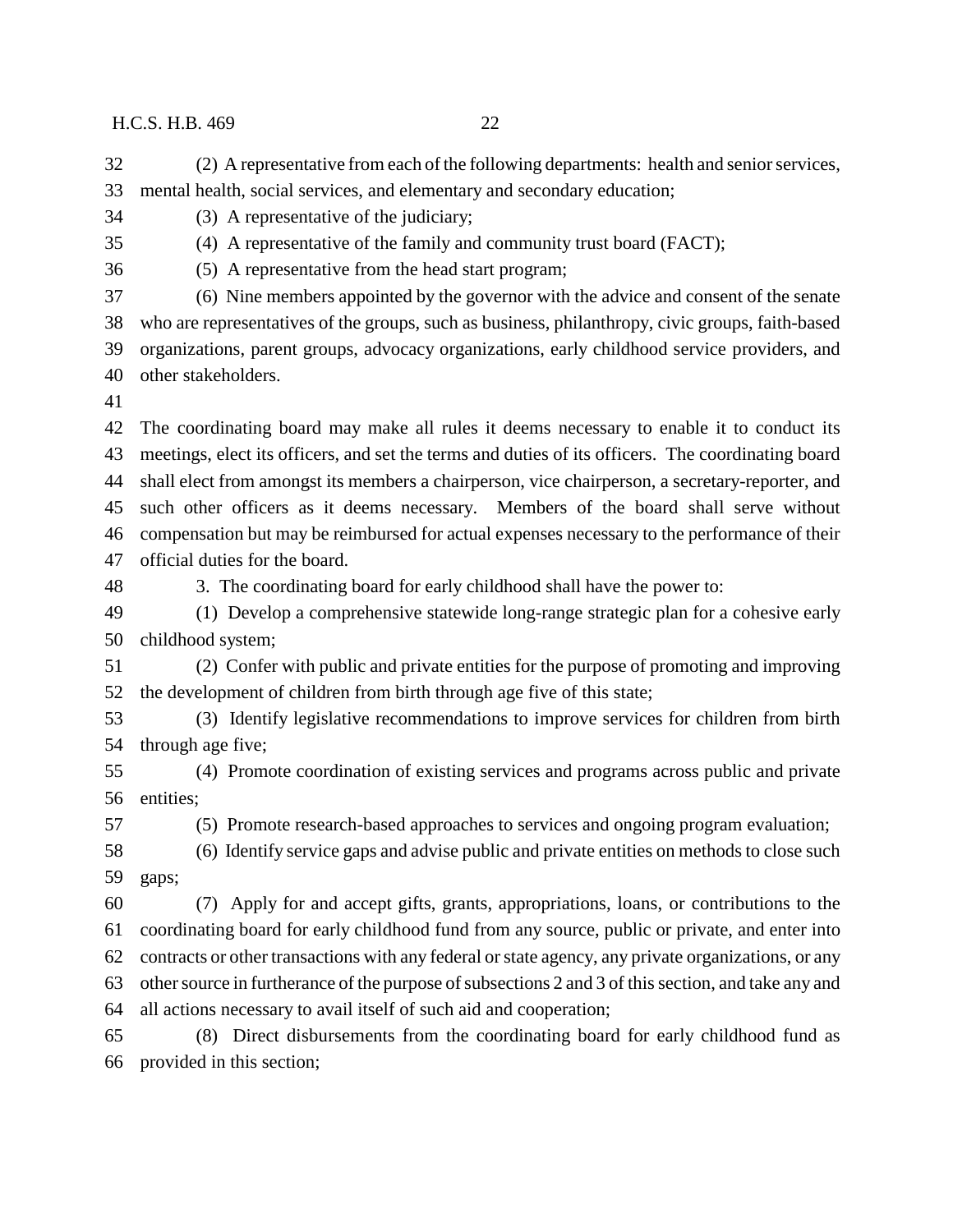(9) Administer the coordinating board for early childhood fund and invest any portion of the moneys not required for immediate disbursement in obligations of the United States or any agency or instrumentality of the United States, in obligations of the state of Missouri and its political subdivisions, in certificates of deposit and time deposits, or other obligations of banks and savings and loan associations, or in such other obligations as may be prescribed by the board; (10) Purchase, receive, take by grant, gift, devise, bequest or otherwise, lease, or otherwise acquire, own, hold, improve, employ, use, and otherwise deal with real or personal property or any interests therein, wherever situated; (11) Sell, convey, lease, exchange, transfer or otherwise dispose of all or any of its property or any interest therein, wherever situated; (12) Employ and fix the compensation of an executive director and such other agents or employees as it considers necessary; (13) Adopt, alter, or repeal by its own bylaws, rules, and regulations governing the manner in which its business may be transacted; (14) Adopt and use an official seal; (15) Assess or charge fees as the board determines to be reasonable to carry out its purposes; (16) Make all expenditures which are incident and necessary to carry out its purposes; (17) Sue and be sued in its official name; (18) Take such action, enter into such agreements, and exercise all functions necessary or appropriate to carry out the duties and purposes set forth in this section. 4. There is hereby created the "Coordinating Board for Early Childhood Fund" which shall consist of the following: (1) Any moneys appropriated by the general assembly for use by the board in carrying out the powers set out in subsections 2 and 3 of this section; (2) Any moneys received from grants or which are given, donated, or contributed to the fund from any source; (3) Any moneys received as fees authorized under subsections 2 and 3 of this section; (4) Any moneys received as interest on deposits or as income on approved investments of the fund; (5) Any moneys obtained from any other available source. Notwithstanding the provisions of section 33.080, RSMo, to the contrary, any moneys remaining in the coordinating board for early childhood fund at the end of the biennium shall not revert to the credit of the general revenue fund.